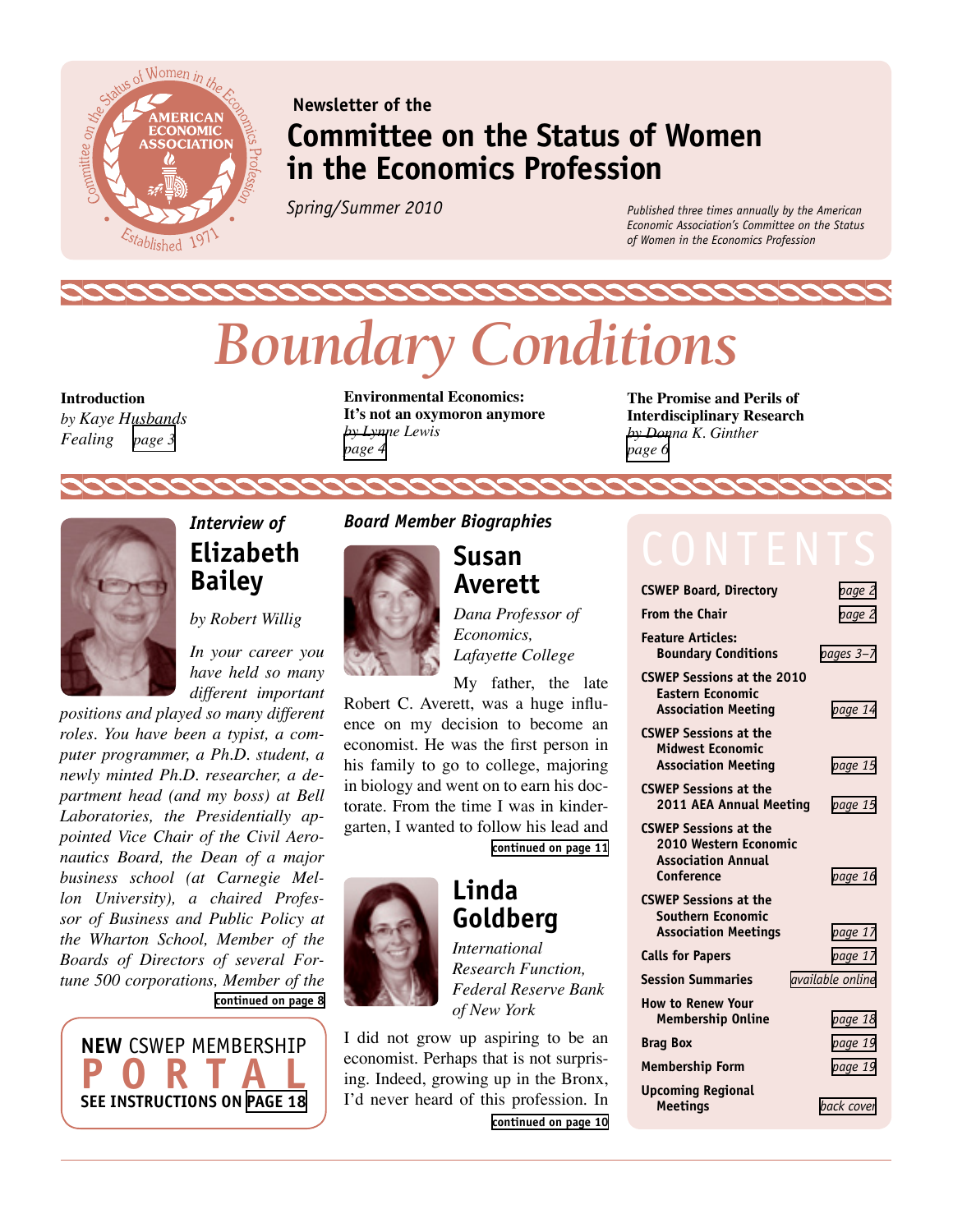

## Feature Articles



<span id="page-1-1"></span>*Introduction by Kaye Husbands Fealing Professor, Center for Science, Technology and Environmental Policy, Humphrey Institute of Public Affairs, University of Minnesota*

isciplinary research is the mainstay of new discover-<br>ies in the economics profession. However, we cannot<br>ignore the surge in support for interdisciplinary re-<br>search particularly from federal agencies such as the National ies in the economics profession. However, we cannot ignore the surge in support for interdisciplinary research, particularly from federal agencies such as the National Science Foundation (NSF) and the National Institutes of Health (NIH). For example, in a recent budget request for NSF, major investments include research related to anthropogenic climate change and cyber-enabled discovery.

will be a regional mentoring event in 2011 (in conjunction with the Southern Economic Association Annual Meeting in November of that year) and 2013. The convincing case for continued funding was made in the Blau, Croson, Currie, and Ginther paper which is published in the May 2010 Papers and Proceedings issue of the *American Economic Review.*

In conjunction with the launch of a new membership database, we are now reminding everyone to support CSWEP. Remember that your contributions account for about 30% of our funding. We are asking everyone to help us by inputting their information into the new database. Access to your personal information is by password only, using a system similar to the AEA membership database. See instructions elsewhere in this newsletter. Also an email to everyone will detail specific instructions about how to get on board.

## **From the Chair**

### **CeMENT funded through 2014!**

The AEA has agreed to continue its funding of the CeMENT mentoring program. There

A joint CSWEP and CeMENT reception and reunion is planned for the 2011 January ASSA meeting on Friday, January 7 at 6 p.m. Also, we are welcoming CSMGEP to join this event.

#### **Time to pay dues!**

#### **New web page look!**

Under the leadership of Donna Ginther with the technical expertise of her programmer, Xan Wedel, a new web page has been launched and the new membership database has been created. All AEA web pages will eventually have this same format. Much of the work was to modernize invisible part of the web page: the html code. Keyed-in input is now minimized and standard queries have been created to streamline operations.

*—Barbara M. Fraumeni*

### <span id="page-1-0"></span>**DIRECTORY OF CSWEP BOARD MEMBERS**

**Barbara M. Fraumeni, Chair** Professor of Public Policy Chair, Ph.D. Program in Public Policy Associate Dean for Research University of Southern Maine Muskie School of Public Service Wishcamper Center PO Box 9300 Portland, ME 04104-9300 (207) 228-8245 [bfraumeni@usm.maine.edu](mailto:bfraumeni@usm.maine.edu) [cswep@usm.maine.edu](mailto:cswep@usm.maine.edu)

#### **Joan G. Haworth, Donations Chair &** *ex officio*  **CSWEP Board member** ERS Group

4901 Tower Court Tallahassee, FL 32303 (850) 562-1211 (ext. 117) FAX (850) 562-3838 [jhaworth@ersgroup.com](mailto:jhaworth@ersgroup.com)

### **Susan Averett, CSWEP East**

Charles A. Dana Professor of Economics Head, Dept. of Economics Lafayette College Easton, PA 18042 (610) 330-5307 FAX (610) 330-5715 [averetts@lafayette.edu](mailto:averetts@lafayette.edu) CSWEP East: [http://www.ramapo.edu/](http://www.ramapo.edu/eea/conference.html) [eea/conference.html](http://www.ramapo.edu/eea/conference.html)

#### **Debra A. Barbezat, CSWEP**

Mitchell Family Professor of Economics Colby College 5239 Mayflower Hill Waterville, Maine 04901-8852 207-859-5239 [dabarbez@colby.edu](mailto:dabarbez@colby.edu)

#### **Donna Ginther, CeMENT**

Dept. of Economics University of Kansas Summerfield Hall Lawrence, KS 66045 (785) 864-3251 FAX: (785) 864-5270 [dginther@ku.edu](mailto:dginther@ku.edu) [www.people.ku.edu/~dginther](http://www.people.ku.edu/~dginther)

#### **Linda Goldberg**

International Research Function Federal Reserve Bank of New York 33 Liberty Street New York, NY 10045 (212) 720-2836 FAX: (212) 20-6831 [Linda.Goldberg@ny.frb.org](mailto:Linda.Goldberg@ny.frb.org)

#### **Julie Hotchkiss, CSWEP South**

[http://etnpconferences.etnetpubs.](http://etnpconferences.etnetpubs.net/sea/sea1109/) [net/sea/sea1109/](http://etnpconferences.etnetpubs.net/sea/sea1109/) Research Department Federal Reserve Bank of Atlanta 1000 Peachtree Street N.E. Atlanta, Georgia 30309-4470 404-498-8198 [julie.l.hotchkiss@atl.frb.org](mailto:julie.l.hotchkiss@atl.frb.org)

#### **What is CSWEP?**

CSWEP (the Committee on the Status of Women in the Economics Profession) is a standing committee of the AEA (American Economics Association). It was founded in 1971 to monitor the position of women in the economics profession and to undertake activities to improve that position. Our thrice yearly newsletters are one of those activities. See our website at [www.](http://www.cswep.org) [cswep.org](http://www.cswep.org) for more information on what we are doing.

## **NEWSLETTER STAFF**

Barbara M. Fraumeni, Editor Kaye Husbands Fealing, Co-Editor Deb Arbique, Assistant Editor Debra Barbezat, Oversight Editor Leda Black, [Graphic Designer]( mailto:cswep@usm.maine.edu)



#### **Kaye G. Husbands Fealing CSWEP Midwest**  Visiting Professor Hubert H. Humphrey Institute of Public Affairs

University of Minnesota 164 Humphrey Center Minneapolis, MN 55455 (612) 624-6449 [khf@umn.edu](mailto:khf@umn.edu) CSWEP Midwest: <http://web.grinnell.edu/mea/>

#### **Jennifer Imazeki, CSWEP West**

Associate Professor Department of Economics San Diego State University 5500 Camponile Drive San Diego, CA 92187 (619) 867-4408 FAX (619) 594-5062 [jimazeki@mail.sdsu.edu](mailto:jimazeki@mail.sdsu.edu) CSWEP West: [http://www.weainter](http://www.weainternational.org/)[national.org/](http://www.weainternational.org/)

#### **Terra McKinnish**

Associate Professor Department of Economics University of Colorado Boulder, CO 80309 (303) 492-6770 FAX (303) 492-8960 [terra.mckinnish@colorado.edu](mailto:terra.mckinnish@colorado.edu)

#### **Ron Oaxaca**

McClelland Professor University of Arizona McClelland Hall, Room 401QQ PO Box 210108 Tucson, AZ 85721-0108 (520) 621-4135 [rlo@email.arizona.edu](mailto:rlo@email.arizona.edu)

## **Rohini Pande** Government Mailbox 46 79 JFK Street

John F. Kennedy School of Cambridge, MA 02138 (617) 384-5267 [Rohini\\_Pande@ksg.harvard.edu](mailto:Rohini_Pande@ksg.harvard.edu)

#### **Amy Schwartz**

Professor of Public Policy, Education and Economics Wagner School of Public Service New York University 295 Lafayette Street New York, NY 10012 (212) 998-7405 [amy.schwartz@nyu.edu](mailto:amy.schwartz@nyu.edu)

Both NSF and NIH have requests for proposals that explicitly target multidisciplinary teams. These activities encourage collaboration between the social and natural sciences, as well as engineering. Private foundations, such as W.M. Keck and the National Research Council, are also offering increased support for collaborative research activities that transcend traditional disciplinary boundaries. Opportunities at the boundaries of our discipline and psychology (neuroeconomics), sociology, political science, geography, physics, and the health sciences—to name only a few—foster expectations of new discoveries and important applications that yield high social returns. However, there are challenges to consider, particularly as one navigates tenure, promotion and other career prospects. The two featured articles below highlight the excitement of exploratory research at the boundaries of economics and other disciplines. There is also caution based on the authors' experiences. In *The Promise and Perils of Interdisciplinary Research,* Donna Ginther describes the natural progression that she has taken as a labor economist to engage in productive collaborative ventures with researchers outside of her field and discipline. She includes helpful guidelines for publication of interdisciplinary research and sobering cautions to be headed as one navigates the discipline's boundaries. Lynne Lewis is an environmental economist, who describes her work at the intersection of social and natural sciences in *Environmental Economics: It's not an oxymoron anymore.* Interestingly, she remarks on how interdisciplinary research can have positive pedagogical spillovers to students in a variety of fields. It is often said that there are fewer barriers for advancement in areas of growth or areas that are innovative. A nascent, high-potential field could indeed be a pathway to good success, with cautions duly noted.

*Check out the new*

**membership**

**portal** 

*and pay your dues!*

[www.cswep.org](http://www.cswep.org)

**See instructions on page 18**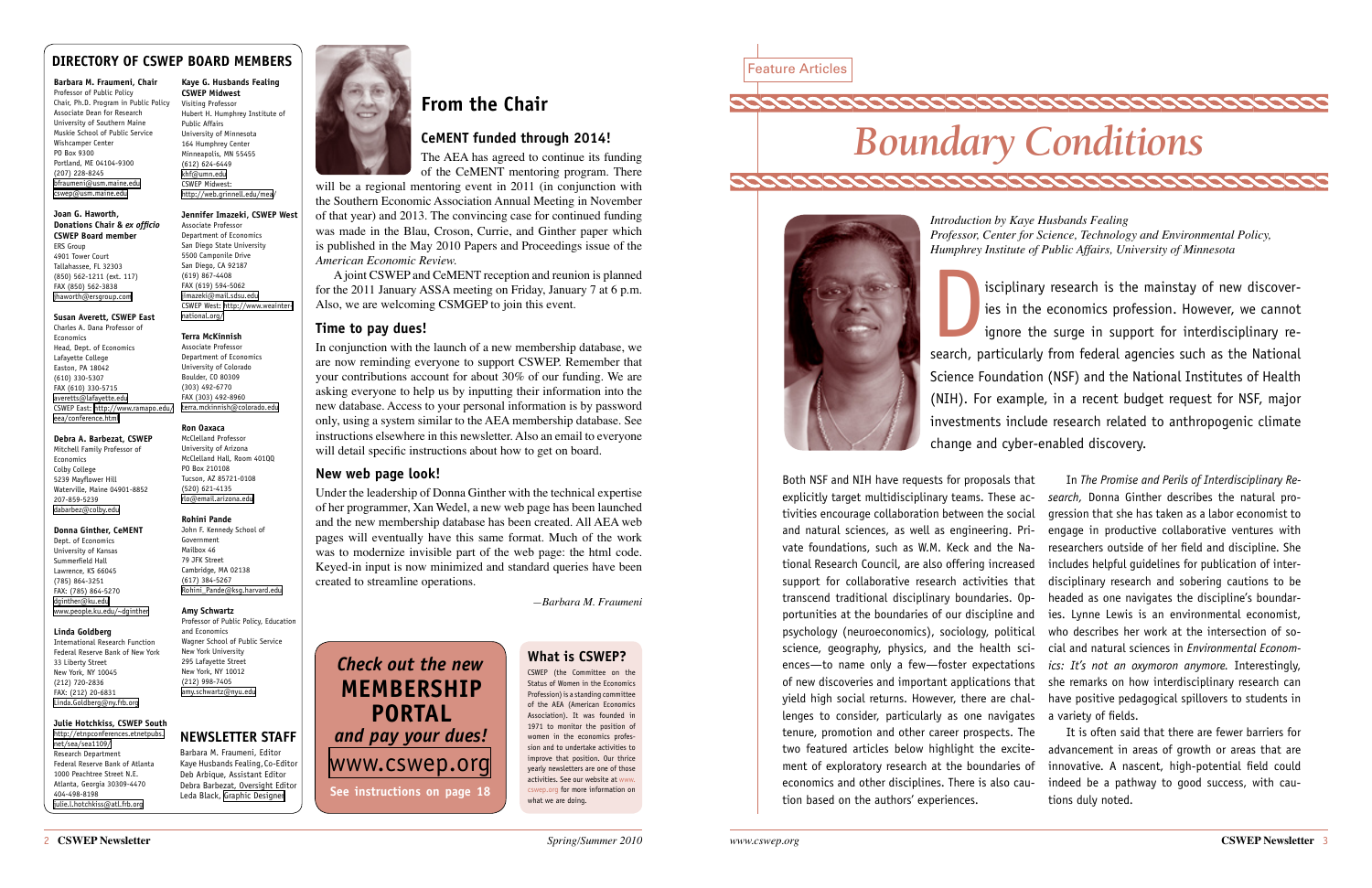Working with colleagues in other later in my journey...at this point I was still quite blissfully naïve.

> One unexpected challenge was in finding the balance between publishing in economics journals and interdisciplinary environmental journals. One article from my dissertation was published in the *American Journal of Agricultural Economics* (AJAE). Another was published in *Water Resources Research. Water Resources Research* is a well respected water science, economics and policy journal, but its reception among some economists is lukewarm. AJAE, on the other hand, needs no justification to environmental economists. This is a huge challenge for junior faculty looking to demonstrate excellent economics, but also reach a broad readership and convey information to policy makers.

> For tenure or promotion decisions it is important to think about journal choice and make sure to balance publications across types of journals. Since interdisciplinary journals might be discounted, it is important to convey to college or university level decision makers (and sometimes to colleagues in your own departments) how these journals are ranked and how rigid the peer review process is as well as your own goals in publishing.

> My first academic position out of graduate school was as Assistant Professor of Economics at the Yale School of Forestry and Environmental Studies (Yale FES). I couldn't believe my luck. Here I was in the heart of interdisciplinary teaching and research. Or

> At Yale FES, I was able to teach environmental economics and also work on a variety of water economics issues, primarily through the Center for Coastal and Watershed Research. A cohort of junior faculty including myself, an aquatic chemist, an aquatic ecologist, a silvaculturist, a hydrologist and a sociologist began meeting about watershed issues in preparation for submitting a large NSF grant to the Water and Watersheds program. At first it was very frustrating. We did not understand each other at all. It felt to me that many sci-



One of the aspects of allocation agreements that was I? I became interested in was economic incentives for noncompliance. I was curious how incentives might change given some of the new streamflow forecasts under different climate scenarios. The economic models rely on assumptions about climate, about streamflow and about water law. How DO economists integrate scientific information? I will come back to this a bit

disciplines is exciting, interesting challenging and extremely frustrating—sometimes all at the same time. My own experience has taken me from extreme naiveté to optimism to resignation that it is simply not possible to do truly interdisciplinary work and

recently back to cautious optimism.

My journey began with an interdisciplinary undergraduate degree that in hindsight was not at all interdisciplinary, but a multi-disciplinary cobbling of various courses. In graduate school, my interest in environmental economics, and in particular in water issues in the Southwest, had me learning not only about economics, but also about law, hydrology, climate science and politics. I had quickly learned that it makes little sense to pose an economic solution to a water conflict without understanding where it came from and what the constraints to its solution are. Oh, and did I mention history?

While writing my Ph.D. thesis on interstate water compacts, I had a dissertation fellowship from the Environmental and Societal Impacts Group at the National Center for Atmospheric Research. I was interested in the potential impacts of climate change on these water allocation agreements and this seemed like the place to be. What I found was a fabulous group of social scientists working on interesting questions, but relatively isolated from the climate scientists.



## <span id="page-2-0"></span>**Environmental Economics: It's not an oxymoron anymore?**

*—Lynne Y. Lewis, Professor of Economics, Bates College1*



entists expect economists to just "put a monetary value on it." We just did not speak the same language.

Fortunately, we took the time to learn each other's languages and wrote a successful proposal. We were well funded for two years. We all began collecting data on watershed integrity (I focused on conjoint survey and hedonic property value model data as well as GIS data). As we continued to think about integrating our data in a truly interdisciplinary way, publication pressure loomed large. Our senior colleagues wanted to know why we hadn't published anything on our grant yet. To us, we were "doing it right" but one scolding was enough. We scurried off and published good work, but we all published solely our own disciplinary work and in discipline-based journals. Resignation about the potential impossibility of interdisciplinary research was setting in.

I did learn quite a bit though. For example, I was surprised to learn that wildlife ecologists use constrained optimization models to look at "siting" decisions by various populations (of species). Similar mathematics, different problem, different jargon. I also learned that time scales don't always connect in interdisciplinary work. I currently am working with a geologist, for example, and my short run/long run way of thinking makes little sense to her. Geologic time is hard to put into a cost-benefit analysis.

ly interdisciplinary. Huge environmental catastrophes have

helped launch environmental economics into the limelight, but they also allow researchers to test and develop instruments and valuation techniques that are now widely accepted for damage estimation or for policy making.

At Bates College, I am currently chair of the Department of Economics, but I also serve on the Program Committee that governs our Environmental Studies major. I'm currently involved in a large multi-institution research grant with another economist, three fisheries biologists, a geologist and a GIS expert. We are exploring the potential for river restoration on three rivers. In particular, we are using river herring as an indicator species. The economics is interesting, because the benefits of restoring a river through dam removal are diffuse and hard to measure. Free flowing rivers improve local property values, but healthy recreational fisheries bring tourists. River herring are used for bait by lobster fisherman and river herring are a food source for off-shore cod, a once thriving commercial fishery. Estimating biological productivity in these rivers requires good biological information. Knowing productivity allows economists to ask realistic and intelligent questions in surveys or to do meta-analysis from existing data. I'm cautiously optimistic. Environmental problems are complex and are inherentlost passive use values could now be compensated within natural resources damage assessments. And with the passage of the Oil Pollution Act of 1990, the estimation of nonuse and passive use values became not only a topic of great debate, but also a rapidly growing research area within the economics community. Since that time hundreds, if not thousands of studies aimed at estimating nonuse or passive use values have been conducted. Methods previously eyed with skepticism have become commonplace. Quite a few studies that I am familiar with rely heavily on information from other disciplines that help inform the scenario being valued. For example asking about willingness to pay for a reduction in the probability of a water shortage, or for a reduction in the probability of extinction or abundance of a species, relies on information from scientists that is in a form that is comprehensible to non-scientists. As I write this, 200,000 gallons of oil per day are still spewing into the Gulf and oil is lapping at the fragile barrier islands. Valuation techniques are in place that

The 1989 Exxon Valdez oil spill brought to the forefront environmental damage estimation and the scrutiny of methods utilized for monetizing environmental goods and services outside of the market place. Until the Exxon Valdez tanker spilled 11 million gallons of crude oil into Prince William Sound in Alaska in 1989, the calculation of nonuse (or passive use) values was not a widely researched topic. Following the spill, however, the court ruling in Ohio v. U.S. Department of the Interior said

<span id="page-2-1"></span>**[continued on page 12](#page-6-0)**

*And perhaps, some of these techniques and calculations will better inform future cost-benefit analyses on things like off-shore drilling, enabling better estimates of potential damages under various risk scenarios.*

<sup>&</sup>lt;sup>1</sup> I would like to thank Tom Tietenberg for helpful ideas, suggestions and comments on this article. I would also like to thank Deb Barbezat for useful comments on an early draft.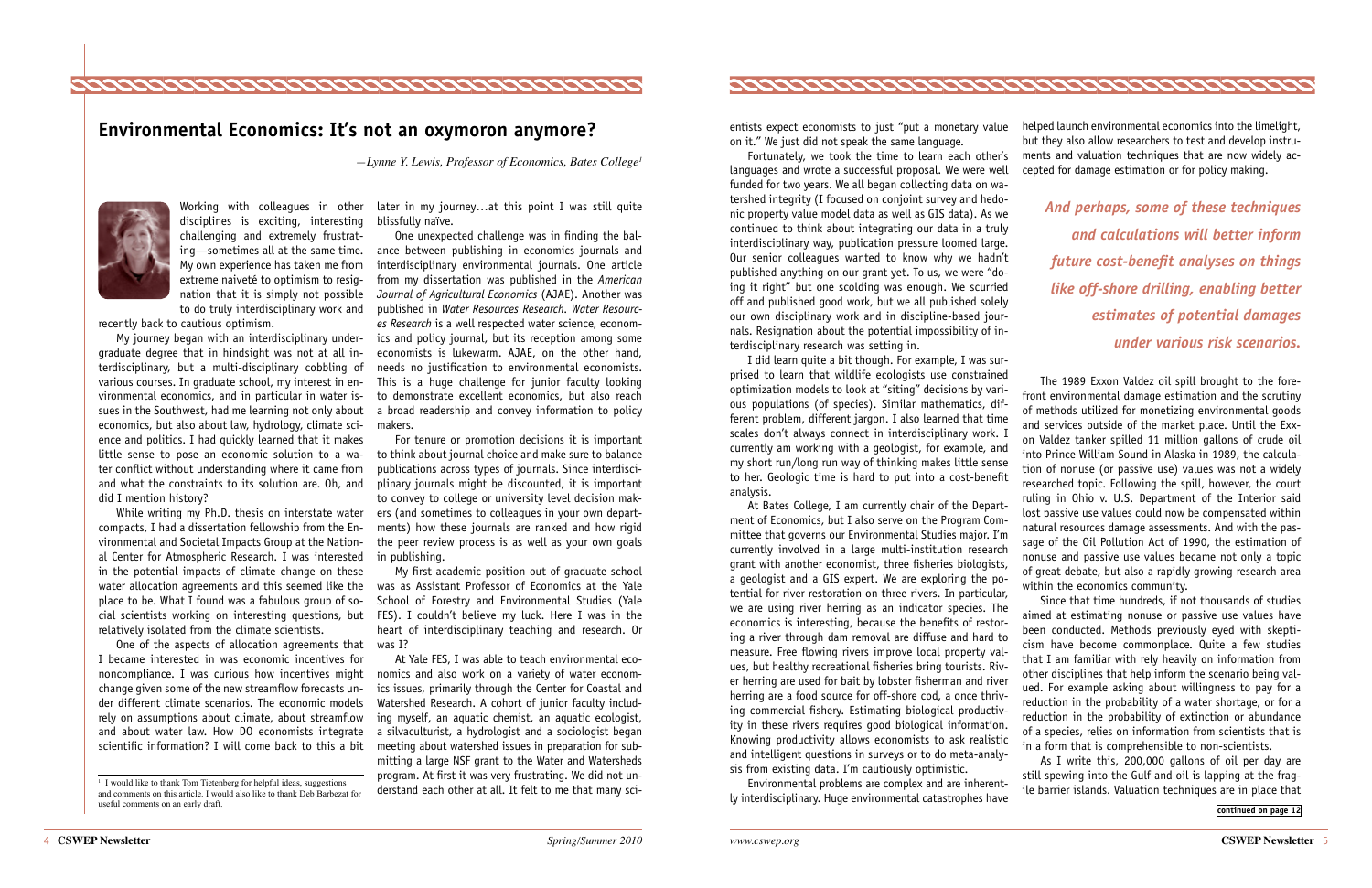rely too much on the predictions of our models when empirical evidence contradicts our results. Behavioral economics (the interdisciplinary blend of psychology and economics) has demonstrated the limitations of rationality assumption in economic models. Even with the limitations of the economics discipline, our value-added as scholars in interdisciplinary research is great. The Nobel Prize in Economic Science has been awarded to scholars willing to blend economics with other disciplines including Gary Becker, an economist who extended microeconomic analysis into fields traditionally studied by sociologists such as discrimination, the household, and the family. Other examples are Daniel Kahneman, a psychologist who used psychological insights to understand economic decision-making, and Elinor Ostrom, the first female laureate in economics, a political

#### **The Perils and Prescriptions**

Although the rewards to interdisciplinary research are significant and university administrators value interdisciplinary research, department heads and senior colleagues may be more rigid in their definition of economics. Thus,

scientist who studies the economic governance of the commons. When economists talk, other disciplines and policymakers listen. Personally, I do interdisciplinary research because I am interested in policy-related questions, and I think that economics has much to add to the policy debate. More to the point, in order to answer the questions generated by a single research question, I needed to cross disciplinary boundaries. My work on gender differences in pay and promotion in academia led to a set of studies on gender differences in scientific careers prompted by the MIT admission of discrimination against female scientists (*MIT Faculty Newsletter,* 1999). While working on these topics, the federal government put significant resources into funding research on the Science of Science Policy (Office of Science and Technology Policy, 2008). One cannot really understand science policy without knowing how scientists respond to incentives in the labor market. My work on scientific career progression fit naturally into the new interdisciplinary field of the Science of Science Policy. By following a single research question early in my career, I now have a body of work funded by the NSF and NIH to study scientists and science policy. In my experience good research may lead you across disciplinary boundaries, and it is fun, exciting, and rewarding to follow where the research leads. a dual appointment, you have more of everything—two sets of colleagues, two department chairs, two teaching requirements, two (or more) types of students, two service expectations, and sometimes two tenure committees. Having one department evaluating your success as a colleague is difficult enough, adding a second set of expectations creates a tenuous balancing act. Whenever you consider a job offer, the time to negotiate the conditions of employment is after the offer is in hand and before you take the job. I recommend that you negotiate to have your tenure decided in one department that is most closely related to your research, that way you can define the expectations for promotion from the outset and work to meet those expectations. In addition, you need to let both of your department chairs know about your service, teaching, and advising commitments so that you are not being asked to do more than your fair share of the work. As always, open lines of communication will help you resolve conflicts that may occur. Finally, seek senior mentors within your departments or outside of your university that can provide feedback on the balancing act of having dual appointments and doing interdisciplinary research. Being the only economist in one department and/or the only faculty member in the economics department with a joint appointment can lead to isolation, and unfortunately, it's up to you to seek out relationships that limit your isolation. Your colleagues will not do that work for you.

interdisciplinary research can pose many difficulties for an economist, especially at the start of her career. First, dual academic appointments create a difficult balancing act and should be negotiated with great care. If you have

<span id="page-3-1"></span>Second, publishing in non-economics journals can be challenging. Each discipline has different expectations and mores about the publication process. For example, when I write for an economics journal, I tend

labor market, it's important to know something about sociology, demography, education policy, health policy, and economics. In short, crossing disciplinary boundaries creates a more complete understanding of economic phenomena.

Most policy-related questions cross disciplinary boundaries. Those of you that work in policy departments rub shoulders with colleagues from other disciplines all the time. Economists working for the government and private sector firms also encounter colleagues outside of the economics profession. In addition, funding agencies like the National Science Foundation (NSF) and the National Institutes of Health (NIH) value interdisciplinary research and that may work to your advantage. If you submit a highquality NSF grant to Social, Behavioral, and Economic Sciences that straddles more than one discipline, the program officer may be able to fund your grant from more than one source within NSF, increasing the likelihood of you getting the grant funding. Colleges and universities value interdisciplinary research at the highest levels because an interdisciplinary scholar can relate to a broader set of colleagues in the institution, new research discoveries result from interdisciplinary scholarship, and funding flows to those kinds of discoveries. In short, it makes financial sense for colleges and universities to invest in interdisciplinary scholars (but that may not always be in the scholar's best interest—more on that below). Economists working as consultants need to be able to communicate with lawyers and MBAs. Being an economist who can "play well with others" outside the economics discipline can increase your market value.

Economics has much to offer other social science disciplines and much to learn from them as well. The strength of economics is its systematic approach to human behavior (we model it after all) and its emphasis on understanding causal relationships. One weakness we have as a discipline includes taking the data as given. By this I mean economists do not as a rule do the difficult work of collecting data and understanding the limitations of that process. Also, economists sometimes



*More to the point, in order to answer the questions generated by a single research question, I needed to cross disciplinary boundaries.*

**[continued on page 13](#page-6-1)**

My long term interest in economic inequality has led me down the path of interdisciplinary research. What started in 1997 as a simple research question—are there gender differences in pay and promotion in academia has led to incredible opportunities to present my research at the National

Academies of Science as well as testify before the U.S. House of Representatives. These opportunities would not have been possible had I confined myself to a narrow definition of the labor market used in my dissertation, which examined wage inequality and returns to schooling for male workers. My research now straddles the boundaries of economics and demography, higher education, gender studies, and the burgeoning field of science policy. Although my research has been fun and rewarding, there have been times when I've been told by colleagues, that I'm "not an economist." This is just one of the pitfalls facing researchers who choose to research across disciplinary boundaries. In this essay, I discuss the promise and perils of interdisciplinary research in the economics profession along with prescriptions for making the process work for you. The experiences I relate are my own and are informed by my work mentoring junior economics faculty. As with any career decisions that you make, it's important to find the balance that works best for you.

#### **The Promise**

Few topics in microeconomics fit exclusively into economics. Consider the labor market where the neoclassical model predicts that the supply and demand for labor will determine a single wage, but a multiplicity of wages prevails. Demographic characteristics such as race and gender are often correlated with wage differences. Human capital investments (schooling) influence wages. Availability of health insurance may shape job mobility and wages. Government policy affects human capital availability, health insurance access, as well as the wage determination process. In order to fully understand wage determination in the



## <span id="page-3-0"></span>**The Promise and Perils of Interdisciplinary Research**

*—Donna K. Ginther, Department of Economics, University of Kansas*

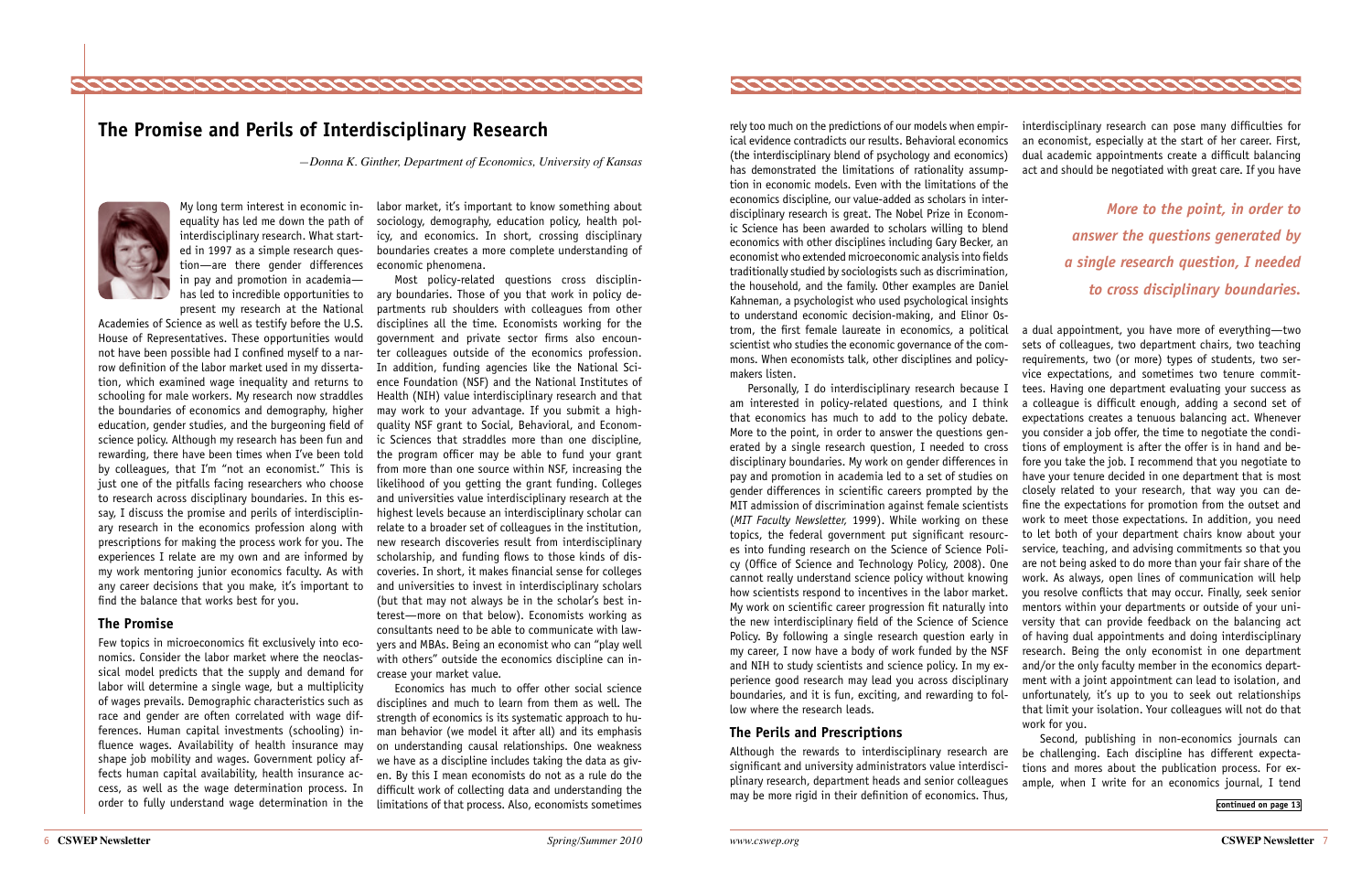*Board of Directors of TIAA-CREF, Chairman of the Board of Directors of the NBER, and many other posts and positions. Yet many say that you really have been no different in your persona in any of these jobs. What is your perception of the various important roles you have played, particularly in terms of how you felt in them and what sides of you were particularly exercised?*

It is true that I have displayed in many ways a consistent persona in my different career positions. I have always felt an enthusiasm for my work and have always enjoyed being a creative problem-solver, whether as a researcher or as an administrator. I have been able to attract good colleagues, and then have become an advocate for them. What I remember most is the energy and excitement I experienced in the process of creating new ideas and institutional changes.

Much of my work has been underpinned by strong intellectual foundations. At Bell Laboratories, I helped build an economic research group that could answer questions about multi-product natural monopoly and its economies of scale and scope. We also opined about distortions caused by then-existing regulatory practices. This group of scholars included you, John Panzar and Marty Perry, as well as other colleagues such as Gerry Faulhaber. This entire group went on to have distinguished careers in academia.

When I started at the Civil Aeronautics Board (CAB), the job was to free the airline industry from the tentacles of restrictive government regulation. A year later in 1978, the newly invigorated Board played an important role in Congress' passage of the historic Airline Deregulation Act. Shortly thereafter, the father of deregulation, Chairman Alfred Kahn, went on to another position in the administration, leaving me as the only economist serving on the Board. Over the next year, we realized that passage of the Act was the beginning and not the end of deregulation. A marvelous team of economists and lawyers was brought together to help rethink a wide array of regulations and to address the host of public policy issues that remained after the Act was passed.

#### *Did you find yourself as much of a mentor to those (both men and women) around you in all of your professional jobs?*

I have had the ability to work closely with a wide array of economists, and to be both a mentor and colleague to the same person at the same time. The perceptions of my colleagues, as expressed at my recent retirement luncheon, are that I have served as a catalyst in advancing their own agendas and have asked good questions that have furthered their research careers. This mentoring and collaborating was focused mainly on male colleagues, particularly early in my career at Bell Laboratories and the CAB.

## <span id="page-4-0"></span>**Bailey Interview continued from [page 1](#page-0-0)**

When working with both male and female Ph.D. students at Wharton, I have attempted to 'deconstruct' the research process. My goal has been to illustrate how simple economic insights can be expanded and formalized through discussion and collaboration, ultimately forming something stronger than the original idea. To doctoral students overwhelmed with the study of classic papers, the idea was to make the research process appear approachable and achievable.

When mentoring women, I have tried to be a continuing source of encouragement regarding the balance of work and family. It is a particularly difficult balance for women whose family is arriving during their years as an Assistant Professor, such as Lisa George from Wharton, now a tenured professor at Hunter and Kathryn Shaw from Carnegie-Mellon, now a chaired professor at Stanford.

An example of long-distance mentoring was given by Nancy Rose at my CSWEP Award luncheon in January 2010. She recalled a 1986 handwritten note from me that states: "I very much enjoyed the paper you published in last fall's RAND Journal, and have been citing it ever since. . ." Following this were comments on a working paper she had sent me and a description of my own recent papers. Nancy found it notable that I found time for both my own research and reaching out to a new assistant professor at MIT, while serving as Dean of the Graduate School of Industrial Administration at Carnegie-Mellon.

#### *Were you struck by the paucity of women in jobs near yours in many of your professional roles?*

The paucity of women has been more of an issue in the corporate roles I have served than in academia. As a new research head at Bell Laboratories, I was invited to a meeting of several hundred department heads. There was perhaps one other woman in the room. A male executive director approached me to say I should be sitting in the back (not the front) of the room as he assumed my role was as a note-taker for the meeting!

As a Corporate Director, serving over time on Fortune 500 Boards, I have often been the only woman on the Board. It has been a pleasure to see more and more senior managers, including especially general counsels, who are women. TIAA/CREF in particular has been marvelous in its diversity, both at the Board and senior manager levels.

#### *Did you find yourself forming alliances with the scarce women around you in some of your jobs?*

One successful alliance with other women was on the Princeton University Board of Trustees. I was one of a group of women trustees who collaborated on presenting the case for Eunice Kennedy Shriver to receive an honorary degree for her role in the Special Olympics.

#### *You are famous, among other things, for being the first female Dean of a major business school. Do you keep track of such events, and do you see substantial changes in the roles of women in the work places you have inhabited?*

I have also successfully co-authored with a number of Bell Laboratories had a history of supporting education. women, most notably the late Ann Fetter Friedlander of MIT, and Constance Helfat who is now at Dartmouth. Most members of the technical staff were hired directly out

As CSWEP chair in the early 1980s, I was struck by the small progress that had been made in the rise of women economists to the rank of full professor in the top research universities. That is still true for the most part today, although most research universities now have a few such women (as opposed to none in the earlier period). Recently, two different women (Susan Athey and Esther Duflo) have been named as winners of the American Economic Association's John Bates Clark Medal. The number of women rising to Dean and President positions at top research universities has also increased – today, for example, Penn (Amy Gutmann), Princeton (Shirley Tilghman), Harvard (Drew Faust) and MIT (Susan Hockfield) boast of women presidents, versus only Chicago (Hanna Gray) in earlier times. Yale has a woman dean (Sharon Oster) of its School of Organization and Management. So, there has been significant progress. *In your work as a director on boards of many kinds, did*  they were willing to spend a summer looking into economic regulation issues. I volunteered. It was not easy for the Bell Labs management to accept the prospect of a female computer programming employee publicly theorizing about regulated firms like AT&T engaging in inefficient economic behavior due to regulatory distorted incentives. There was a three-person Council of Economic Advisors at AT&T consisting of William Baumol, Alfred Kahn, and Otto Eckstein. I gave them a presentation at the end of the summer on rateof-return regulatory distortions, and when they endorsed my work, the Labs management took the high road and encouraged me to study for a Ph.D. When I decided to apply to Princeton's Ph.D. program in Economics the next year, William Baumol (its head) was willing to admit me, based on my earlier work at Bell Labs, which evolved into my dissertation and a subsequent monograph. He and Alfred Kahn turned out to be two of my strongest mentors and supporters throughout my lifetime. I returned to the Labs and was treated exceptionally well as one of the very few female

#### *you feel like a token or an ornament, or like a fully participating member? Was it a struggle to secure the attention and professional regard of your fellow members?* Heads of a research department. *Tell us about the "Buck stops here" story.*

of college and immediately sent to get a Master's Degree in a relevant field. Bell's funding of Ph.D.'s was rarer. In economics, it was viewed as the best start-up strategy to "grow your own." So, all employees with an undergraduate major in economics were contacted and asked whether or not

Corporate Boards value diversity. One or two of the typically ten to twelve directors tend to be current or former managers from academia or government. Such directors tend to be particularly valuable for making suggestions in areas such as public policy toward business, economics and international policy, or human resource policy. The most valuable members in terms of many business issues are often current or former CEOs of business firms of comparable size and complexity. Boards work by directors posing questions, and over time each director tends to get valued through his or her questions in areas of their expertise. It is interesting to me that the Board leadership role of presiding director is often filled by individuals with a background as a University president or cabinet level administrator. When I left Bell Labs for the CAB, I took with me a sign for my new desk that supposedly said "The buck stops here" on one side, and "P=MC" on the other side. I explained that I would often put "The buck stops here" facing my office guest to show off my political resolve, while putting "P=MC" facing inward to remind myself to do what my economics training taught me was right. On other occasions, I would put "P=MC" facing out to confuse and disarm my visitors, while facing "The buck stops here" inward to remind myself that the real responsibility was indeed my own. The only part of this story that needs modification is that instead of "The buck stops here," that sign actually read "I'm Tougher Than I Look." That phrase was used by me at my Senate confirmation hearings to explain why my appointment by President Jimmy Carter would work. The comment broke the ice with then-Senator Ted Stevens from Alaska, and he laughed and said that his wife also was tougher than she looked.

<span id="page-4-1"></span>*I have heard several different renditions of the classic story of how you persuaded Bell Laboratories to move you from your initial jobs there to a fully supported Ph.D. student in Economics at Princeton, and soon after to the post of Head of the Department of Economics Research. Could you take a few moments to let us know the true story for the record? What are some of your career "greatest hits" in terms of accomplishments or just satisfactions? And, by the way,*  **[continued on next page](#page-5-2)**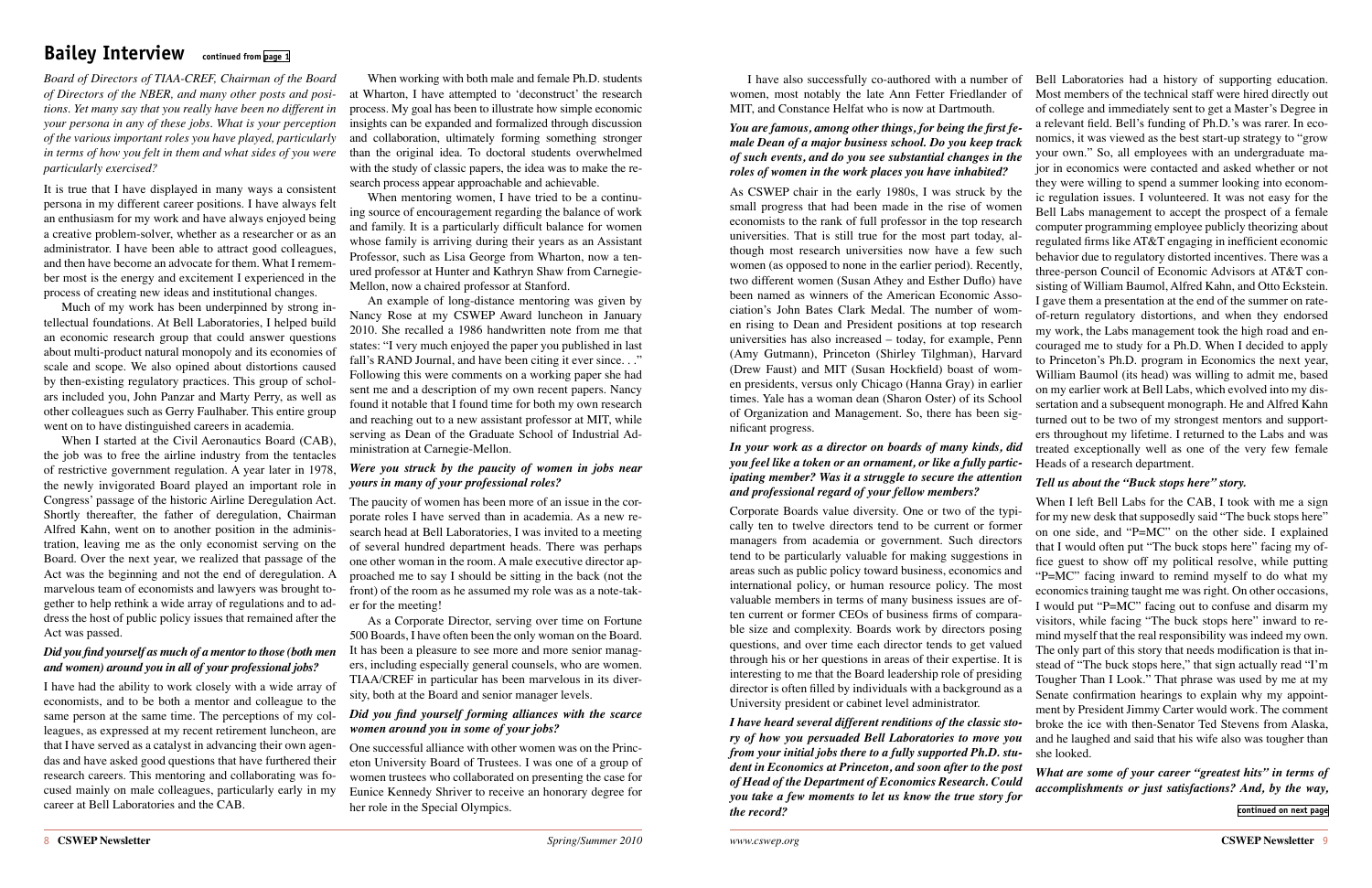10 **CSWEP Newsletter** *Spring/Summer 2010 www.cswep.org* **CSWEP Newsletter** 11

<span id="page-5-0"></span>earn a Ph.D. As an undergraduate at Colorado State University in 1982, I started in biology but it didn't feel quite right. After a year, my father suggested I try economics, which turned out to be the perfect fit. The department was heterodox, which I liked, and my favorite professor was Ronnie Phillips. He encouraged me and mentored me through my four years there. I loved the undergraduate experience. I found it empowering to be able to interact with professors and other students and I realized that what I most wanted to do was to study economics and stay in college for the rest of my life. I worried about having the computing resources necessary for my data-intensive research agenda. In time, though, I came to appreciate much about Lafayette. The administration has been supportive of my research efforts and the department has made a number of excellent hires since I came and has evolved into a superb research and teaching department. We are one of the top research liberal arts economics departments, according to research by Howard Bodenhorn who recently left Lafayette's economics department to go to Clemson University. In addition, I discovered a love for teaching that has been most reward-

learned a considerable amount about the research and publication processes. Lafayette College offered me a job and although it was not my first choice, it fit my personal life well; at the time my husband was working for AT&T in central New Jersey and Lafayette, located in Easton, PA was only 40 minutes away. long as I have. The research environment was nearly nonexistent when I arrived and the department was a joint

ed. I did not believe I could thrive in that atmosphere and

Although I am not a native of Colorado, I went to high school and college there and was not willing to leave for graduate school. So, I went down the road to the University of Colorado, which gave me a "minority" scholarship, created to bring more women into the field, to pursue study in economics. I was fortunate in that in my first year at CU, I met four people who would become lifelong friends and mentors. Elizabeth Peters was a young assistant professor at CU at the time, full of energy and passion for economics and willing to share that with her students. Albert Folks, to whom I've now been married for 21 years, was her research assistant and it was Albert who recognized that Liz and I had mutual interests and he introduced us. The late Leslie Whittington was two years ahead of me in the Ph.D. program. She took me under her wing and provided valuable guidance and friendship up until her untimely death on Sept 11, 2001. Leslie was smart, witty and accomplished as an economist. Her Ph.D. thesis on the effects of the personal exemption in the U.S. income tax code on the U.S. fertility rate inspired my own dissertation which explored the effect of the child care tax credit on the labor supply of married women. Finally, fellow graduate student Laura Argys has been a trusted friend and collaborator. I went on the job market in 1990 and had the good fortune to be interviewed by Julie Hotchkiss, who at the time was at Georgia State University. Although I did not get the job, I got something much more valuable—another mentor. Julie had been wrestling with some of the same econometric issues that I tackled in my dissertation and we formed a research partnership that resulted in several joint articles. From Julie I Initially, I did not think I would stay at Lafayette as ing. I've also had a hand in shaping the department, having recently completed a six-year term as department head during which we changed the major to a purely economics major and instituted a finance certificate. This allowed us to strengthen the study of economics at the college and we are increasingly sending students to doctoral programs—something that was nearly unheard of when I arrived. My research interests have evolved over time as well. I was a labor economist with an interest in applied econometrics at the beginning of my career. Now I think of myself as primarily a health economist and recently started teaching a course in health economics. I also teach econometrics and I regularly offer my course Women in the Economy using the textbook that Saul D. Hoffman of the University of Delaware and I co-wrote, which is in its second edition. My family has also grown. I have two daughters, Rebecca who is 15 and was my pre-tenure baby, and Natalie, who is 10 and was my post-tenure baby. I could not have flourished in my career without the on-site childcare provided by Lafayette. I'm very grateful to the women faculty who came before me and insisted about this benefit. I also benefitted from the camaraderie of the other faculty parents whose children also attended the same childcare center. One of the most fun events in my career as an academic economist occurred in May 2006 when I was interviewed by Matt Lauer on the Today show about my research on birth order and adolescent risk taking (work that is joint with Laura Argys and Dan Rees of the University of Colorado-Denver). Aside from being department head, I have had the good fortune to serve as Lafayette's Faculty Representative to the NCAA, which despite nearly zero knowledge about sports, has allowed me to see another side of academia. I have also been able to use my expertise in health economics in the community by serving on the board of trustees for Easton Hospital. I have been trying to give back by mentoring young women faculty much in the same way that I was fortunate to be mentored. In my spare time, I enjoy running, yoga and driving my SMART car.

You're welcome and thank you because it is really a pleasure to have the opportunity to share with you and the readers. My last thought to share is the coming challenge of enjoying work just as much in retirement as ever!

<span id="page-5-1"></span>Goldberg Biography continued from [page 1](#page-0-2) the International Monetary Fund, the World Bank, the Bank **Averett Biography** continued from [page 1](#page-0-1) economics and business department that was deeply dividthe International Monetary Fund, the World Bank, the Bank for International Settlements, and the Organisation for Economic Co-operation and Development. I have served as an Associate Editor of the *Economic Policy Review,* a journal of the Federal Reserve Bank of New York, and am currently co-editor of *Current Issues in Economic and Finance.* I also am the Book Review Editor of the *Journal of International Economics.* My main research interests are in international macroeconomics, with emphasis on exchange rates and real economic activity, on the international role of the dollar and its consequences, and on a range of issues associated with international banking. I am actively engaged in my work at the NY Fed, bringing the insights from academia to the needs and challenges facing the policy community.

college I discovered economics as a fascinating way to understand markets and all sorts of interrelationships, and as a way to open up the contours of the globe beyond my narrow experience, apply a love of mathematics, and even find a way to integrate my love of art into a practical career. My professors at Queens College, CUNY, were fabulous mentors. They opened doors for me, hinted at the possibilities of alternative paths, and were generous enough with their time to write letters to top graduate programs. After doublemajoring in economics and math, with a minor in art, and becoming summa cum laude and Phi Beta Kappa, I graduated and went to Princeton for a Ph.D. It was a tough transition. But, five years later I was awarded the doctorate for my thesis in international economics, married to a graduate student from the mechanical and aerospace engineering department, and had accepted my first full time placement as an assistant professor at New York University.

Learning did not stop with graduate school. As an assistant professor I learned how to do research, how to publish, and I continued to be exposed to many fascinating topics to explore. This growth occurred mainly in the company of my junior colleagues, unfortunately without much active engagement or real professional interest conveyed by senior colleagues in my department. I thought I had a good shot at tenure, but got turned down. It was late in the eighth month of my first pregnancy. My chair, in relaying the news, commented his surprise at the strength of the letters of recommendation written on my behalf. Another part of the learning: there are huge gray areas in tenure and promotions and in all sorts of other opportunities as well. One year, when I served in the CSWEP mentoring workshop, I was pleased to see that these messages were relayed to the mentees. Networking and generating senior sponsors are important supplements to pure content expertise.

All ended up really well. The Federal Reserve Bank of New York recruited me in an effort to reshape their Research Group. I found engaging, interesting, and professionally active colleagues, along with genuine role models. I was profoundly and positively surprised in so many dimensions professionally and personally. In addition to shaping a rich and meaningful research agenda, I have found a flexible employer that values my contributions and has allowed me to reach an international audience for my work. Alongside this, I fortunately have been able to achieve a reasonable work-life balance.

Fifteen years later, the growth opportunities continue. I am a Vice President of International Research at the Federal Reserve Bank of New York and a Research Associate of the National Bureau of Economic Research. I have worked with or consulted for numerous international agencies, including

#### *do these correspond to what you regard as your professional legacy?*

One of my "greatest hits" was helping to start the "Harbor School for Learning Disabilities" for my handicapped son, James. This effort put me in touch with a group of men and women involved in challenging social and human endeavors. I have valued such individuals all my life, including those with whom I served on the Board of Bancroft NeuroHealth. In intellectual and life contributions, my second son, Bill, has been awarded dazzling patents, has parented wonderful children and is a greatest hit for me as a mother.

Several "greatest hits" involve economics. The most recent is the selection of Jim Poterba to be the new President of the National Bureau of Economics Research (NBER) during the period when I served as Chair.

Another economic "greatest hit" was helping to start and guide the Bell Labs economics research group, as I have already described. This hit includes my best research papers with co-authors Will Baumol, Bobby Willig and John Panzar.

Another economic and institutional 'greatest hit" was the work I did at the Civil Aeronautics Board with Alfred Kahn and many others, including Michael Levine, Dan Kaplan and David Kirstein.

Finally, I have found my service as Dean at Carnegie-Mellon and long term department Chair at Wharton to be immensely rewarding, as has been my service on Corporate Boards.

#### *Thank you very much for sharing these reflections with me, especially since you are so busy now with the logistics of retiring from Wharton and relocating.*

## <span id="page-5-2"></span>**Bailey Interview continued from [page 9](#page-4-1)**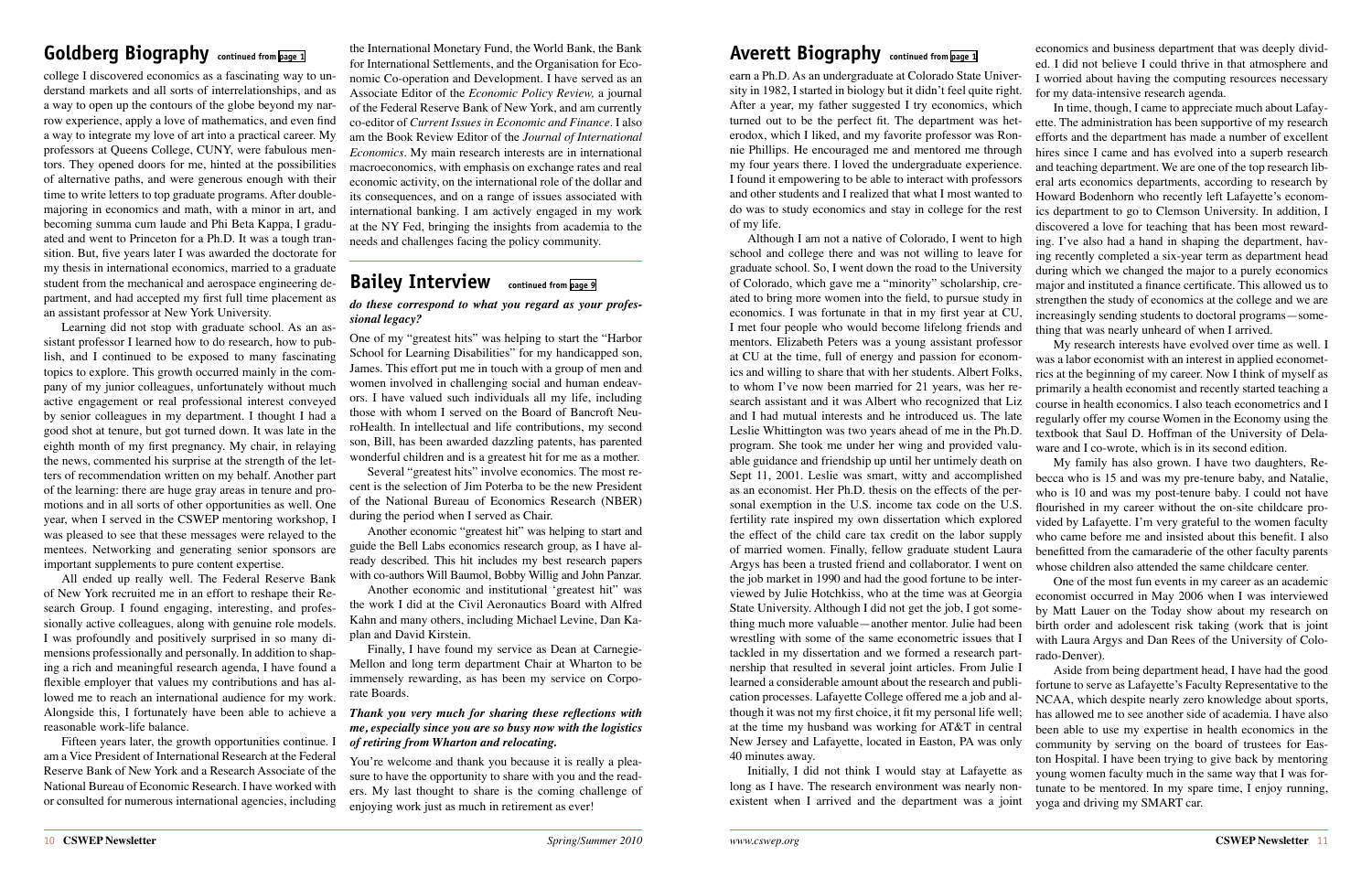ers or the editor. Sometimes, the referee or editor will make suggestions that are incorrect. Thus, it is important to thank the reviewer for the comment (even if it's totally wrong), explain politely why you disagree with the reviewer in your response to the editor, and clarify the discussion in your paper. Editors and reviewers will appreciate the fact that you have carefully considered their comments. Occasionally meeting the demands of reviewers and editors in other disciplines (or economics) will entail too high of a cost. If that is the case, you need to decide if there's a better journal for the paper. If in doubt, I suggest that you ask a senior colleague who does similar work for journal recommendations. sometimes view interdisciplinary research with disdain. The economics of \_\_\_\_\_\_\_\_\_\_\_\_\_\_\_\_\_\_\_\_\_\_(history, health,

<span id="page-6-1"></span>to cite the "greatest hits" on the topic. I look for and cite publications that have made important contributions within the last ten to fifteen years and I only cite working papers that are closely related to the topic. If I am writing a paper for a sociology or demography journal, the expectation is that you cite all related papers on the topic. If I am writing for a science journal (e.g. *Science*) articles are extremely short (2500–4500 words), the number of tables are limited (5 figures/tables maximum) and reviewers tend to be skeptical about regression models. Thus, it's important to know the target journal for your paper *before* you write it up. You also need to frame and format your paper for that particular journal, its readers and reviewers before you send it off to the journal. After I have selected the journal for my paper, I look for papers by economists in that journal, and use the style and format they use as I write my own paper. Please note when sending a paper to a noneconomics journal, you will lengthen the time to publication or in some cases your paper will be desk-rejected if it does not comply with the journal's format. This rarely happens in economics, but happens frequently in other disciplines. education, the family, etc.) is not "real" economics. You may be confronted directly with this comment or your colleagues may privately hold these views. Although you may not be able to completely convince your colleagues, there are ways to educate them and blunt this kind of criticism. We all have to complete annual reviews about our research. Whenever I publish in an interdisciplinary journal (e.g. *Demography*) I submit information about *Demography'*s journal impact factor from Web of Science relative to top field journals in labor economics. This tells my colleagues that I am publishing in a high-quality journal related to my research. I also suggest inviting senior economists who do interdisciplinary research to your department for seminars. This allows you to meet and network with senior scholars who may eventually write your tenure letters. It also informs your colleagues that other successful economists engage in interdisciplinary research. Finally, the types of publications that make you a star economist, may carry less weight with colleagues in a busi-

Third, publishing interdisciplinary research in economics journals can also be challenging. Again, you need to select the best economics journal for your paper, before you have finished writing the paper. The ideal economics journal is the one that has published interdisciplinary research related to your work. Journal editors like to publish papers that cite work previously published in that journal because it increases the impact and ranking of the journal. If you are citing a lot of work published in *Experimental Economics* then that's a good place to send your paper for publication. Once you get referee reports from the non-economics ness or public policy school and vice versa. Business and policy schools value applied research and having those types of publications on your curriculum vitae will strengthen your chances of promotion, whereas economics departments are more likely to value theoretical contributions to the profession. As always, it is important to know how your senior colleagues will value and evaluate your work. If you happen to be untenured in a department that expects you to publish in the *Journal of Economic Theory* (impact factor 1.557) and instead, your best work is published in the *Journal of the American Medical Association* (impact factor 31.718) then you may want to find a job that is a better match for your research interests.

<span id="page-6-2"></span>journal written by non-economists or from the economics journal written by economists, you need to carefully address each criticism in the report without offending your review-Fourth, our colleagues in the economics department **Making Interdisciplinary Research Work for You** When working with people from other disciplines, I think it's important to keep a few things in mind. First, you will notice a lot of economics showing up in their literature reviews, discussions, and approaches. For example, sociologists read Gary Becker's work, and while they don't always agree with his models, his contributions are discussed, debated, and often frame their research questions. Our perspective as an economist matters to other disciplines, but it is important to strike the right balance. Second, you will not always agree with another discipline's approach to or conclusion about a research question. My advice is to ignore what you disagree with in another discipline unless it's a direct criticism of your work. Once I was at a conference that included sociologists, and the sociologist discussing my paper was very complimentary

*Check out the new* **\*\*** MEMBERSHIP PORTAL *and pay your dues!* [www.cswep.org](http://www.cswep.org) *See instructions on [page 18](#page-9-0)* **30 percent** *of the*  **P l e a s e CSWEP budget cont r i but e !** *comes from DONATIONS* 

## <span id="page-6-0"></span>**Oxymoron?** continued from [page 5](#page-2-1) **1111 COVID-100 COVID-100 Interdisciplinary Research** continued from [page 7](#page-3-1)

will help inform the damage estimates from inevitable law suits. There have already been some crude calculations of the potential losses to commercial and recreational fisheries. And perhaps, some of these techniques and calculations will better inform future cost-benefit analyses on things like off-shore drilling, enabling better estimates of potential is sometimes frustrating and it may be professionally risky. damages under various risk scenarios.

Other potential catastrophes like climate change have also brought environmental economics into the mainstream. When I first started teaching, it was the rare student who had heard of cap and trade. This year, on the first day of class, I surveyed my class and 100% of the class had not only heard of cap and trade, but knew something (even if just a little) about it. In fact, unlike 10 years ago, *everyone* seems to know *something* about environmental economics. Recently at a doctor's office, the nurse asked, "so what do you teach at Bates?" When I said, "environmental economics" she said, "OH! Like cap and trade, right?"

 Yes! Like cap and trade. Wow. And this wasn't the first or last time this happened. As market mechanisms make their way to the mainstream of policy making, we still need experts from other disciplines to inform us. Politics aside, what is the best level for the cap to be set? Which gases should be controlled? How long do the various greenhouse gases pollutants remain in the atmosphere? How sensitive is the degree of climate change to emissions of the various such, rarely pursued by junior faculty. types of greenhouse gases?

The damages from climate change have, like the Exxon Valdez spill, precipitated a large amount of money channeled into interdisciplinary research. One result has been the development of large-scale integrated assessment models that fuse together chemical reaction and atmospheric diffusion models with economic models that on the front end relate policy and human behavior to emissions and on the back end relate changing climate parameters (temperature, sea-level rise, etc) to measures of economic impact.

As economists we believe in incentives and this money has no doubt prodded all the professions into working together a bit more effectively than would otherwise have been the case. It is still not easy, but it is probably further along than it otherwise would have been.

Climate change policy discussions have also forced economists to take a closer look at implementation issues. In order to produce policy-relevant research, we need to not only understand science, policy, law and other disciplines, but address issues that are important to policy makers. Numerous studies of the incidence of both climate change impacts and policy have led to a larger focus on the revenue raising characteristics of auctions (as opposed to gifting allowances), because they provide the means for making the policies less regressive. Responding to such political concerns

as price volatility has also led to the development of new theoretical and empirical work on "price collars" and allowance reserves, concepts that are now embedded in some of the principal bills being debated in Washington.

In my experience collaborative interdisciplinary research On the other hand it has helped to move many economic ideas, not only cap-and-trade, into the mainstream of environmental policy.

I will only name a few. Collaboration with marine biologists has helped individual transferable quotas become a common approach in managing fisheries. The collaborations between economics and psychologists that have given us the new field of behavior economics have made major contributions to the introduction of "nudges" into energy efficiency policy. Conservation biologists teamed with economists have introduced a wide array of economic incentives polices designed to protect wildlife and habitat. All of these are relatively new entries in the policy mix

This is a rewarding field, but the exciting collaborative opportunities come with some risk to young faculty. We can have all of the tools and instruments and the ability to work with other disciplines, but until the Academy has in place a reliable (and consistent) evaluative mechanism for interdisciplinary work, this work will be under appreciated and as

**[continued on next page](#page-7-3)**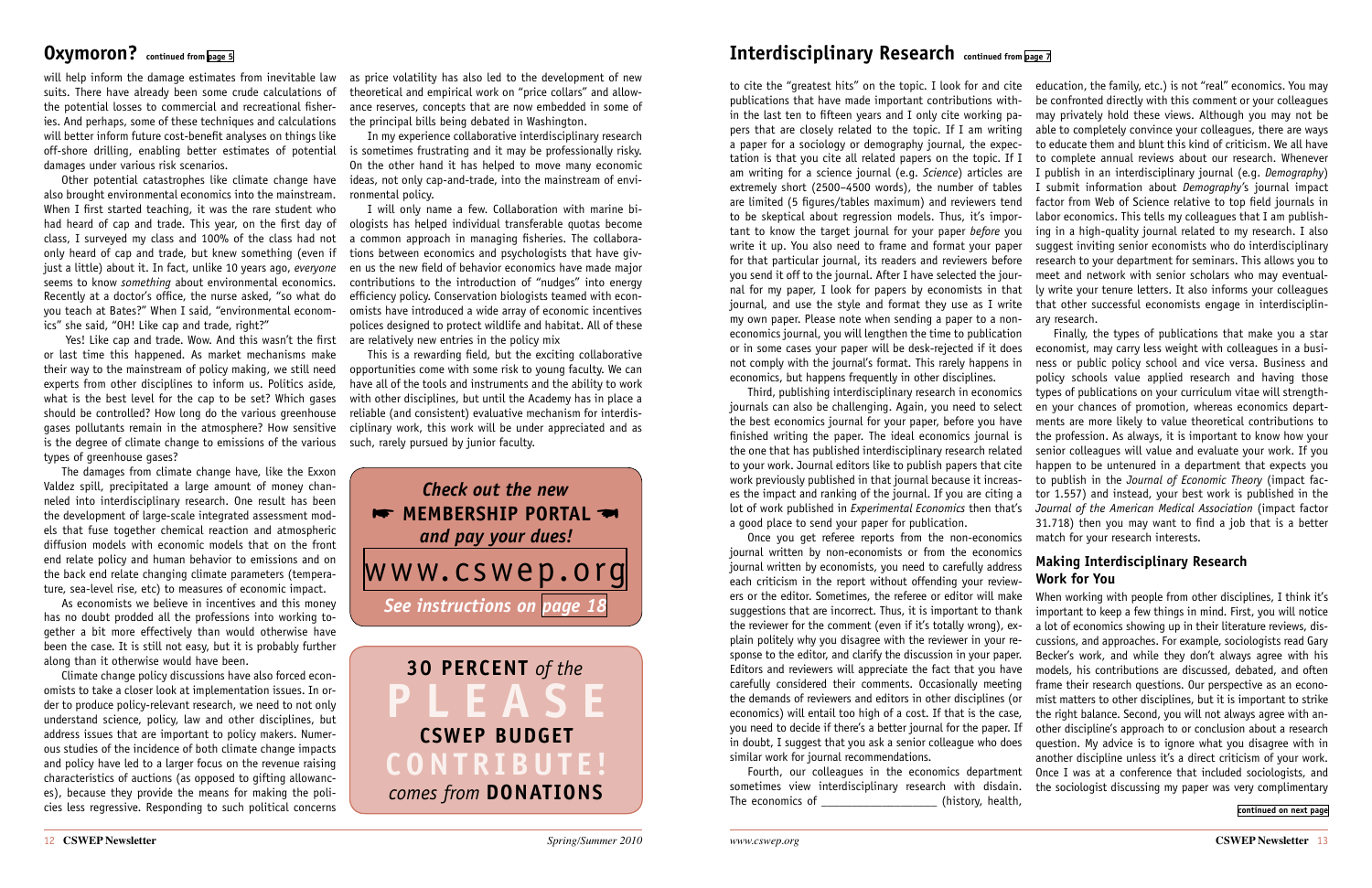*Application to Retirement Savings,* Yang Wang (Lafayette College)

- *Are low wages risk factors for hypertension? An instrumental variables model using national longitudinal data,* Paul Leigh (School of Public Health Sciences, University of California, Davis) and Juan Du (School of Business, The College of New Jersey)
- *Is it Necessary to Walk the Talk? The Effects of Parental Experiences and Communication on Adolescent Sexual Behavior,* Susan L. Averett ( Lafayette College) and Sarah M. Estelle (Rhodes College)
- *National School Lunch Program Participation and Child Body Weight,* Donka M. Mirtcheva (The College of New Jersey) and Lisa M. Powell (University of Illinois at Chicago)

## <span id="page-7-1"></span>**CSWEP Sessions at the Midwest Economic Association Meetings**

### *March 19–21, 2010*

#### **Session 1: Topics in Household Behavior and Family Economics**

*Gender and the Opportunity Cost of Family Caregiving,* Virginia Wilcox-Gok (Northern Illinois University)

- **Discussant:** Shelley White-Means (University of Tennessee-Memphis)
- *What Will the Neighbors Think? Welfare Stigma due to Public Disapproval,* Colleen Flaherty Manchester (University of Minnesota) and Kevin Mumford (Purdue University)
- **Discussant:** Diane Whitmore Schanzenbach (University of Chicago)
- *Male Wage Inequality and Marital Dissolution: Is There a Link?* Andriana Bellou (Université de Montréal)

**Discussant:** Jane Herr (University of Chicago)

#### **Session 2: Institutions and Economic Welfare**

- *The Decline in Females in Consumer Economics: A Case Study,* Andrea H. Beller (University of Illinois at Urbana-Champaign) and Megan Cott (University of Illinois at Urbana-Champaign)
- **Discussant:** Irma Arteaga (University of Minnesota)
- *The Role of the Institution in College Major Segregation,* Sherrilyn M. Billger (Cornell University)
- **Discussant:** James Peoples (University of Wisconsin-Milwaukee)
- *Recourse and Residential Mortgage Default: Theory and Evidence from U.S. States,* Andra C. Ghent (Baruch College) and Marianna Kudlyak (Federal Reserve Bank of Richmond)
- **Discussant:** Jane Dokko (Federal Reserve Board of Governors)



Annual and Regional Meetings



## <span id="page-7-0"></span>**CSWEP Sessions at the Eastern Economic Association Meetings**

#### *February 25–27, 2010*

Visit the CSWEP website for a description of these sessions on the "Sessions Summaries" page at: [http://www.aeaweb.](http://www.aeaweb.org/committees/cswep/session_summaries.php) [org/committees/cswep/session\\_summaries.php](http://www.aeaweb.org/committees/cswep/session_summaries.php)

#### **Session 1: The Economics of Obesity**

*Chair:* Kerry Anne McGeary (Drexel University)

*Discussants:* Suzanne Clain (Villanova University) and Shin-Yi Chou (Lehigh University)

- *The Impact of Knowledge and Diet on Body Mass Production*, Kerry Anne McGeary (Drexel University)
- *Obesity, Divorce, and Labor Market Outcomes,* Hannah Spirrison (Rhodes College)
- *Exposure to Obesity and Weight Gain Among Adolescents*, Muzhe Yang (Lehigh University) and Rui Huang (University of Connecticut)
- *How Do Business Cycles Affect Our Eating Habits? Evidence from the Behavioral Risk Factor Surveillance System,* Dhaval Dave (Bentley University), Inas Rashad Kelly (Queens College/CUNY)

#### **Session 2: Health Economics**

*Chair:* Jennifer Kohn (Drew University)

*Discussants:* Sarah M. Estelle (Rhodes College) and Cheryl Carleton (Villanova University)

- *Disease and Government Size: The Impact of Life Expectancy on Per Capita Government Spending,* Resul Cesur (Georgia State University)
- *A New Look at Managed Care on Health Care Utilization,* James Marton (Georgia State University)
- *Effects of Prenatal Care on Child Health at Age 5,* Kelly Noonan (Rider University), Hope Corman (Rider University), Ofira Schwartz-Soicher (Columbia University) and Nancy E. Reichman (Robert Wood Johnson Medical School)
- *Can't We Just Live Together? New Evidence on the Effect of Relationship Status on Health,* Jennifer Kohn (Drew University) and Susan Averett (Lafayette College) *What is Health?* Jennifer Kohn (Drew University)
- 

#### **Session 3: Health and Labor Economics**

*Chair:* Laura Argys (University of Colorado at Denver)

*Discussants:* Dhaval Dave (Bentley University) and Laura M. Argys (University of Colorado-Denver)

*Test and Analysis of Subjective Expectation Model, with an* 

## <span id="page-7-2"></span>**CSWEP Sponsored Sessions at the 2011 AEA Annual Meeting**

**COOCOOCOOCOOCOOCOOCOOCOO** 

### *January 7–9, 2011, Denver, Colorado*

### **Session 1: House, Homeownership, and Life Cycle Impacts**

*Chair:* Amy Crews Cutts (Freddie Mac)

*Discussants:* Marsha Courchane and Rajeev Darolia (Charles River Associates), Cynthia Holmes (York University, Toronto)

*Superstition in the Housing Market,* Nicole M. Fortin, Andrew Hill and Jeff Huang (University of British Columbia)

*Owner-Occupied Housing: Life-cycle Implications for the Household Portfolio,* Marjorie Flavin (University of California, San Diego) and Takashi Yamashita (Nova Southeastern University)

*Effects of Child Health on Housing,* Marah A. Curtis (Boston University), Hope Corman (Rider University & NBER), Kelly Noonan (Rider University & NBER) and Nancy E. Reichman (Robert Wood Johnson Medical School and Princeton University)

*Housing Prices and Divorce,* Purvi Sevak (Hunter College) and Martin Farnham (University of Victoria)

### **Session 2: Neighborhood Effects**

*Chair:* Amy Schwartz (New York University)

*Discussants:* Andrew Haughwout (Federal Reserve Bank of New York), Peter Zorn (Freddie Mac), Claudia Sitgrave (New York University) and Jonah Rockoff (Columbia University)

- *Homebuilders, Affiliated Financing Arms and the Mortgage Crisis,* Sumit Agarwal, Gene Amromin, Anna Paulson (Federal Reserve Bank of Chicago) and Sriram Villupuram (Colorado State University)
- *Impacts of Neighborhood Economic Transitions on Retail Services,* Jed Kolko (Public Policy Institute of California), Rachel Meltzer (The New School) and Jenny Schuetz (University of Southern California)
- *The Impact of Financial Development on Homeownership and Housing Quality: Evidence From Turkey,* Tansel Yilmazer (University of Missouri-Columbia), Fikret Adaman (Bogazici University) and Mehment Kaytaz (Isik University)
- Does Cleaning Up Contaminated Sites Raise Housing Prices? Shanti Gamper-Rabindran (University of Pittsburgh) and Chris Timmins (Duke University)

### **Session 3: Re-Thinking House Price Models**

*Chair:* Amy Crews Cutts (Freddie Mac)

about my work but said something to the effect, "These papers show the critical need for understanding how wages are determined." As a labor economist, my first reaction was to think, "Duh, it's the market that determines wages." Instead, I nodded politely and smiled (ironically, perhaps) at the comments. I've discovered that there's not a lot to be gained in discussing politics, religion, and deep disciplinary divides. Third, it is important to cite the current literature in other disciplines, especially when publishing in interdisciplinary journals. Reviewers of interdisciplinary research tend to frown on research by economists that is not discussing the most recent contributions of related disciplines.

Fourth, economics has a different seminar and conference culture than other disciplines. I was surprised to discover that colleagues from the humanities present their research by reading the actual text of the paper. Most other disciplines listen to the presentation and save their questions for the end. As you are well-aware, economics seminars can sometimes devolve into intellectual combat instead of a simple presentation of one's research. My suggestion is to be sensitive to the culture of the conference and act accordingly. You are wasting other people's time (and your own) if you choose to condemn an entire discipline in your discussion comments at an interdisciplinary workshop. And you will be acting the part of the "ugly economist" or "imperialistic economist" that bullies researchers in other disciplines. Instead, try to make some constructive comments about the general research question.

Finally, if your economics training leads you to conclude that other disciplines are off-track in their approach to a particular research question that interests you, then this is an opportunity for you to do important and creative work that crosses disciplinary boundaries. If that is the case, I look forward to seeing your work in some of my favorite interdisciplinary journals such as *Research Policy* (Science, Research, and Innovation studies), *Demography* (Sociology, Demography, and Economics), *JAMA* (Health Policy), and *Science* (Science Policy, Scientific research).

Office of Science and Technology Policy, 2008. "The Science of Science Policy: A Federal Research Roadmap." Available online at [http://www.scienceofscience](http://www.scienceofsciencepolicy.net/blogs/sosp/pages/sosproadmap.aspx)[policy.net/blogs/sosp/pages/sosproadmap.aspx](http://www.scienceofsciencepolicy.net/blogs/sosp/pages/sosproadmap.aspx)

*Massachusetts Institute of Technology Faculty Newsletter.* 1999. March, 1999: 21(4) available on-line at <http://web.mit.edu/fnl/women/women.html>

## <span id="page-7-3"></span>**Interdisciplinary Research**

**continued from [page 13](#page-6-2)**

Upcoming Sessions

## **Pay your 2010 dues! See instructions on [page 18](#page-9-0)**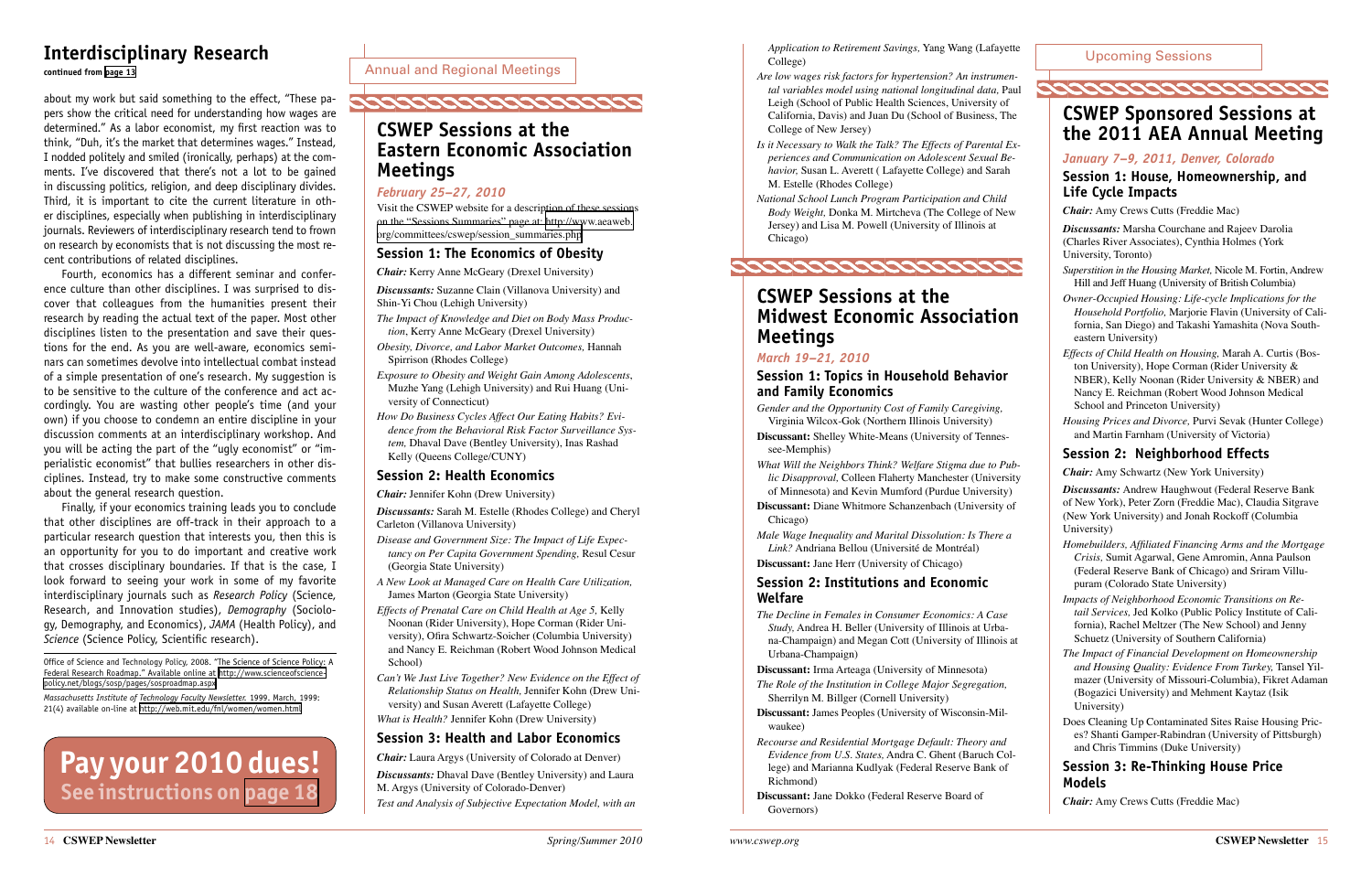

*Discussants:* David Harrison (Texas Tech University), Tsur Somerville (University of British Columbia), John Clapp (University of Connecticut) and Tom Thibodeau (University of Colorado)

- *Ranking Up by Moving Out: The Effect of the Texas Top 10% Plan on Property Values,* Kalena E. Cortes (Syracuse University) and Andrew Friedson (Syracuse University)
- *State Misallocation and Housing Prices: Theory and Evidence from China,* Shing-Yi Wang (New York University)
- *The Relationship between Willingness-to-Pay Estimates in the Hedonic and Discrete Choice Models,* Maisy Wong (University of Pennsylvania)
- *A Dynamic Model of Property Value Hedonics: Incorporating Forward-Looking Behavior into the Hedonic Approach,* Kelly Bishop and Alvin Murphy (Washington University in St. Louis)

#### **Gender Sessions**

#### **Session 1: Gender and Labor Markets**

*Chair:* Nicole Fortin (University of British Columbia)

*Discussants:* Joyce Jacobsen (Wesleyan University), Saranna Thornton (Hapden-Sydney College) Kai Li (University of British Columbia) and Wayne Grove (Le Moyne College)

- *Gender Segregation in Occupations: The Role of Tipping and Social Interactions,* Jessica Pan (University of Chicago)
- *Compensating Differentials for Sexual Harassment,* Joni Hersch (Vanderbilt University)
- *Shattering the Glass Ceiling: Gender Spillovers in Corporate Leadership,* David Matsa (Northwestern University) and Amalia Miller (University of Virginia)
- *Is the Risk Worth the Reward for Top Women Executives,* Karen Selody (University of California, Berkeley)

#### **Session 2: Gender and Social Policy**

*Chair:* Shirley Johnson-Lans (Vassar College)

*Discussants:* Tracy Falba (DukeUniversity), Paul Glewwe (University of Minnesota), Anne Winkler (University of Missouri, St.Louis) and Ann Mari May (University of Nebraska, Lincoln)

- *Have Gender Gaps in Access and Affordability of Health Care Narrowed Under Health Reform in Massachusetts?* Sharon K. Long and Karen Stockley (Urban Institute)
- *Does Free Primary Education Narrow Gender Differences in Schooling? Evidence from Kenya,* Adrienne Lucas (Wellesley College) and Isaac Mbiti (Southern Methodist University)
- *Women and Drug Crime: the Role of Welfare Reform,* Hope Corman (Rider University), Dhaval M. Dave (Bentley University & NBER) and Nancy E. Reichman (Robert Wood Johnson Medical School)
- *Women's Work as Represented in the American Economic Review Papers & Proceedings,* Issue Ellen Meade and Martha Starr (American University)

## <span id="page-8-1"></span>**CSWEP Sessions at the 2010 Southern Economic**

**Association Meetings**

## *CSWEP will sponsor four sessions at the meet-*

#### *ings in Atlanta, GA, November 20–22, 2010.*  **Session: Crises, Employment, Wealth, and Credit**

- *Recession Effects on Returns to Employment: are less educated workers differently affected by economic cycles?* Helen Connolly (Luxembourg Income Study)
- *Making Work Pay in an Economic Crisis: The Irish Case,* Karina Doorley (CEPS/INSTEAD)
- *Net Worth and the Middle Class: Patterns of Wealth and Debt, Before and After Financial Crisis,* Eva Sierminska (CEPS/INSTEAD)
- *Redlining or Not? An Analysis of Credit Card Lines by Neighborhoods,* Yan (Jenny) Zhang (Senior Financial Economists, Compliance Risk Analysis Division)

#### **Session: Time Allocation: Women Caring for Themselves and Others**

- *Giving and the Nature of Communities: An Analysis of How Community Characteristics Affect an Individual's Likelihood of Engaging in Volunteer Work,* Theodoros Diasakos (Collegio Carlo Albert) and Florence Neymotin (Kansas State University)
- *Care Provision to Elderly Parents and Women's Hours Worked in the Labor Market,* Jennifer Graves (University of Oklahoma)
- *Immigration and Its Impact on Mothers' Child Care Time and 'Quality': Evidence from the American Time-use Survey,* Catalina Amuedo-Dorantes (San Diego State University), Almudena Sevilla Sanz (University of Oxford)
- *Female Autonomy and Health Care in Developing Countries: A Closer Look at Uttar Pradesh and Bihar,* Sharmistha Self (Missouri State University) and Richard Grabowski (Southern Illinois University)

#### **Session: Marriage, Risk, and Veterinarians**

- *A Semi-parametric Approach to Finding a Married Woman's Wage Premium,* Neha Nanda (Florida State University)
- *Women in Top Management and Job Self Selection,* Suresh L Paul (NuNine) and Herman Sahni (California State University–San Marcos)
- *Risk in Human Capital Investment and Gender Difference in Adult College Enrollment,* Xueyu Cheng (Alabama State University)
- *Impact of Gender and Rurality on Veterinarian Practice,* Tong Wang (Iowa State University) and David A. Hennessy (Iowa State University)

#### **Session 3: Gender and the Economics of the Household and Family**

*Chair:* Shoshana Grossbard (San Diego State University)

*Discussants:* Robert Pollak (Washington University), Leslie Stratton (Virginia Commonwealth University), Shelly Lundberg (University of Washington) and Olivia Mitchell (University of Pennsylvania)

- *Care Provision to Elderly Parents and Women's Hours Worked in the Labor Market,* Jennifer Graves (University of Oklahoma)
- *International Migration, Spousal Control, and Gender Discrimination in the Intrahousehold Allocation of Resources,* Francisca Antman (University of Colorado at Boulder)
- *Intra-household Bargaining under Asymmetric Information: Modeling Income Hiding within the Household,* Carolina Castilla (Ohio State University)
- *Marital Histories and Economic Well-Being,* Julie Zissimopoulos (RAND), Benjamin Karney (UCLA) and Amy Rauer (Auburn University)

## <span id="page-8-0"></span>**CSWEP Sessions at the 2010 Western Economic Association 85th Annual Conference**

[http://www.weainternational.org](http://www.weainternational.org/)/

*2010 Annual Meeting June 29–July 3, 2010 Oregon, Hilton Portland and Executive Tower*

### **Thursday, July 1, 4:30–6:15pm Family Ties and the Labor Force**

*Chair:* Jennifer Imazeki (San Diego State University)

- *Evaluating Conventional Notions of Intimate Partner Violence,* Erin K. Fletcher (University of Colorado at Boulder)
- **Discussant:** Melinda S Morrill (North Carolina State University)

*Kids at Risk: Children's Employment In Hazardous Occupations in Brazil,* Deborah S. DeGraff (Bowdoin College), Andrea R. Ferro (Federal University of San Carlos) and Deborah Levison (University of Minnesota)

- **Discussant:** Mariana Spatareanu (Rutgers University)
- *Migrant Networks and Foreign Direct Investment,* Beata S. Javorcik (University of Oxford and CEPR), Çağlar Özden (The World Bank), Mariana Spatareanu (Rutgers University), and Cristina Neagu (The World Bank)
- **Discussant:** Deborah S. DeGraff (Bowdoin College)
- *Intergenerational Links in Female Labor Force Participation,* Melinda S Morrill (North Carolina State University) and Thayer Morrill (North Carolina State University)
- **Discussant:** Erin K. Fletcher (University of Colorado at Boulder)

### **Session: Issues of Migration and Multinationals**

*Taxes, Welfare, and Migration of the American Poor,* Huichen Wang (The University of Mississippi)

*Coming to America: Does Home Country's Economic Status Matter for Self-employment in the U.S.?* Ruth Uwaifo Oyelere (Georgia Institute of Technology) and Willie Belton (Georgia Institute of Technology)

*Immigrant Homeownership in the U.S. through Recent Housing Boom and Bust,* Kusum Mundra (Rutgers University)

*FDI, Agglomeration Economies, and Labor Poaching: Evidence from China,* Fariha Kamal (Syracuse University)

**January 2012 American Economic Association Meeting** 

### **Call for Abstracts & Proposals**

CSWEP will sponsor sessions at the January 2012 American Economic Association meetings in Chicago. We will be organizing three sessions on gender-related topics and three sessions on development. Accepted papers will be considered for publication in the Papers and Proceedings issue of the *American Economic Review.*

Abstracts of individual papers and complete session proposals will be considered. E-mail a cover letter (specifying to which set of sessions the paper is being submitted) and a copy of a one to two page abstract (250–1000 words), clearly labeled with the paper title, authors' names, and contact information for all the authors by February 24, 2011 to [cswep@usm.maine.ed](mailto:cswep@usm.maine.edu)u.

## *coocoocoocoocoocooc*o

## **February 2011 Eastern Economics Association Meetings**

#### **Call for Abstracts & Proposals**

CSWEP will sponsor sessions at the Eastern Economic Association 2011 Annual Meeting, February  $25 - 27$ , 2011 at New York City: Sheraton Hotel and Towers.

One or two sessions are available for persons submitting an entire session (3 or 4 papers) or a complete panel on a specific topic in any area in economics. The organizer should prepare a proposal for a panel (including chair and participants) or session (including chair, abstracts, and discussants) and submit by e-mail before **October 15, 2010.** One or two

<span id="page-8-2"></span>Calls for Papers and Abstracts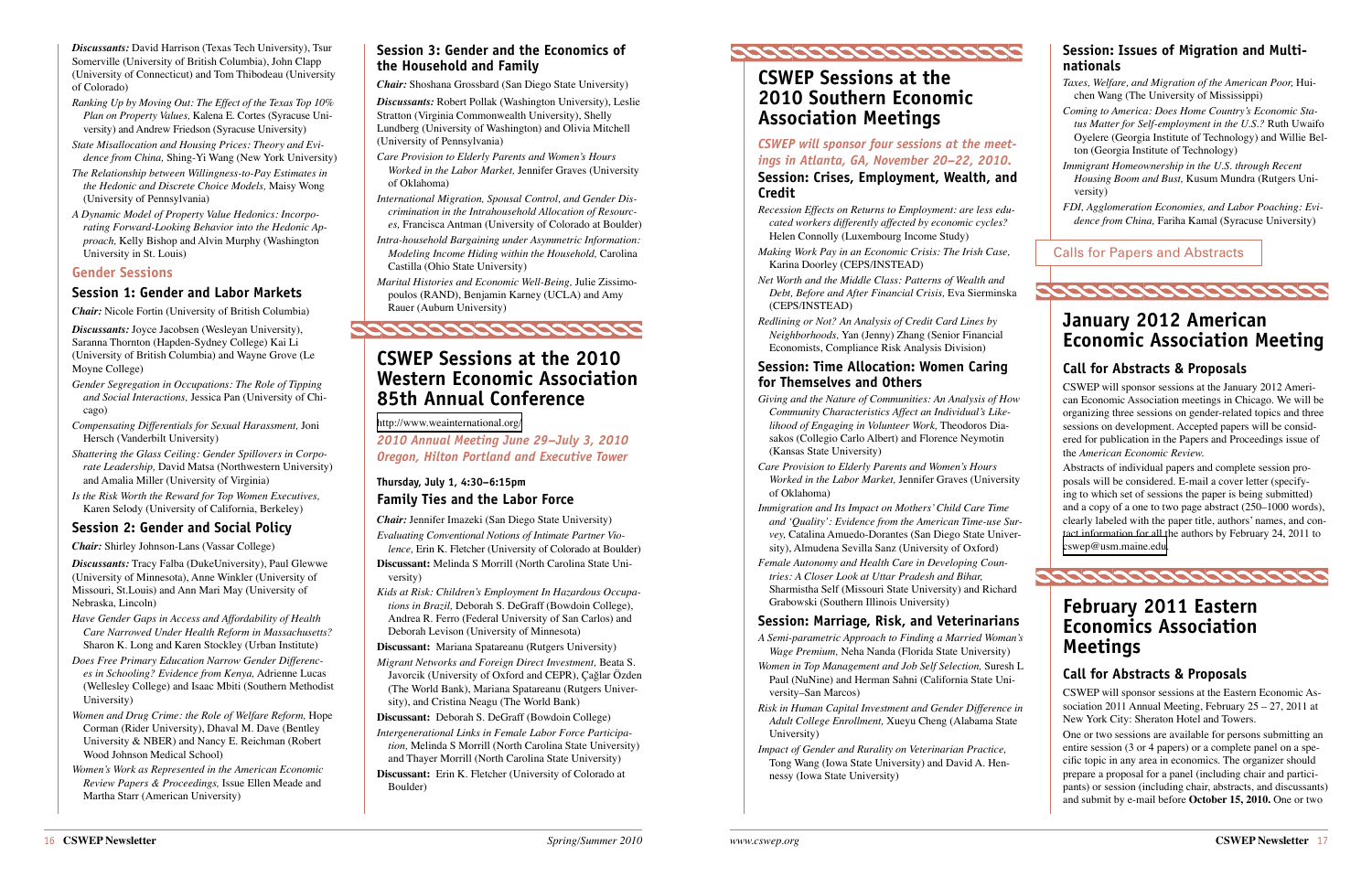

**"We need every day to herald some woman's achievements... go ahead and boast!" —Carolyn Shaw Bell**

Congratulations to **Esther Duflo**, who has been named as this year's winner of the American Economic Association's John Bates Clark medal. The prize citation highlights Esther's work in development economics. It notes in particular her creative analysis of a range of questions, including education policy, infrastructure development, and electoral reform, using both evidence from randomized field experiments and data from non-experimental settings. Esther is a faculty member at MIT, one of the directors of the Jameel Poverty Action Lab at MIT, and a Research Associate in the NBER Aging, Children's, and Education Programs. She joined the NBER as a Faculty Research Fellow in 1999. This is another indication that the CSWEP Elaine Bennet award is a predictor of Clark winners as both female winners of the Clark Medal previously won the Elaine Bennett Research Prize. (Susan Athey won both as well.) As Barbara Fraumeni quipped for Amy Finkelstein, "Next a Nobel prize!" (since the Clark medal predicts the Nobel Prize).

**Marianne Bertrand, Fiona Scott Morton** and **Michelle J. White** won the Excellence in Refereeing Award.

Beginning July 1st, 2010, Professor **Lori Kletzer** will assume the position of Vice President for Academic Affairs and Dean of Faculty at Colby College.

**Deb Figart** has changed jobs at The Richard Stockton College of NJ. After seven years as Dean of the School of Graduate and Continuing Studies, she returns to the faculty as Professor of Education and Economics in the School of Education. She is currently serving as Director of a new regional office of the New Jersey Coalition for Financial Education, working on economic and financial literacy in K-12 education.

NAME: \_\_\_\_\_\_\_\_\_\_\_\_\_\_\_\_\_\_\_\_\_\_\_\_\_\_\_\_\_\_\_\_\_\_\_\_\_\_\_\_\_\_\_\_\_\_\_\_\_\_\_\_\_\_\_\_\_\_\_\_\_\_\_\_\_\_\_\_\_\_\_\_\_\_\_\_\_ MAILING ADDRESS:

CITY, STATE, ZIP: E-MAIL ADDRESS:

## <span id="page-9-1"></span>**BRAG BOX**

Please supply your email address which will enable us to deliver your CSWEP Newsletter electronically. Doing so saves CSWEP postage costs and is another way to support our activities.

## **HOW TO RENEW/BECOME A CSWEP ASSOCIATE**

**donation by \$10 per year, please check here**   $\Box$  check here if currently an AEA member  $\Box$  check here if currently a student Institution:

I authorize CSWEP to release my contact information to other organizations that wish to share information of interest with CSWEP members.  $\Box$  yes  $\Box$  no

 $\Box$  \$100.00  $\Box$  Other

CSWEP is a subcommittee of the AEA, charged with addressing the status of women in the economics profession. It publishes a three-times-a-year newsletter that examines issues such as how to get papers published, how to get on the AEA program, how to network, working with graduate students, and family leave policies. CSWEP also organizes sessions at the annual meetings of the AEA and the regional economics associations, runs mentoring workshops, and publishes an annual report on the status of women in the economics profession.

CSWEP depends on the generosity of its associates to continue its activities. If you are already a CSWEP associate and have not sent in your donation for the current year (January 1, 2010–December 31, 2010) we urge you to renew your status. All donations are tax-deductible. If CSWEP is new to you, please explore our website, **[www.cswep.org](http://www.cswep.org)** to learn more about us.

## **Students receive free complimentary CSWEP associate status. Just indicate your**

**student status below.** Thank you!

If you wish to renew/become an associate of CSWEP you have two options:

#### **OPTION 1: ONLINE PAYMENT**

Use the membership portal at <http://www.aeaweb.org/committees/cswep/> and click on **Join CSWEP** or **Renew Membership** on the right hand menu. It's quick, convenient and secure. We accept Mastercard, Visa and American Express.

**OPTION 2: MAIL**

If paying by check or if you are a student, please send your donation to:

**CSWEP Membership c/o Barbara Fraumeni University of Southern Maine Muskie School PO Box 9300 Portland, ME 04104-9300** (Please make check payable to CSWEP Membership)

## **If for some reason you need to have this newsletter sent by U.S. Post, which will increase your**

Expected Graduation Date:

Donation Amount:  $\square$  \$25.00 (associate level, receiving the CSWEP Newsletter via email)  $\Box$  \$35.00 (associate level, receiving the CSWEP Newsletter via post)  $\Box$  \$50.00  $\Box$  \$75.00

If paying by check please send your donation to CSWEP, c/o Barbara Fraumeni, University of Southern Maine, Muskie School, PO Box 9300, Portland, ME 04104-9300 (Please make check payable to CSWEP).

#### **Please visit our website <http://www.cswep.org/>**

To no longer receive mail from CSWEP, please email [cswep@usm.maine.edu]( mailto:cswep@usm.maine.edu) or write to the address provided above.

## <span id="page-9-2"></span>**Committee on the Status of Women in the Economics Profession**

additional sessions will be organized by the Eastern Representative. Abstracts for papers in the topic areas of gender, health economics, and labor economics, are particularly solicited, but abstracts in other areas will be accepted by e-mail by October 15, 2010. Abstracts should be approximately one page in length and include paper title, names of authors, affiliation and rank, and e-mail contact information as well as a mailing address. All information should be emailed to:

Dr. Susan L. Averett, CSWEP Eastern Representative Department of Economics, Lafayette College, Easton, PA 18042 email: [averetts@lafayette.ed](mailto:khf@umn.edu)u phone: (610) 330-5307 FAX: (610) 330-5715

Please note that your CSWEP abstract submission is distinct from submissions in response to the EEA general call for papers. Further information on the EEA meetings is available at

[http://www.ramapo.edu/eea/conference.htm](http://www.ramapo.edu/eea/conference.html)l

## **March 2011 Midwest Economic Association Meetings**

<u> aaaaaaaaaaaaaaaaaa </u>

### **Call for Abstracts & Proposals**

CSWEP will sponsor up to two paper sessions and one panel session at the 2011 Midwest Economics Association meeting to be held at the Hilton St. Louis at the Ballpark, March 18–21, 2011. The deadline for submission of abstracts or session proposals to CSWEP is October 1, 2010.

*One or two sessions are available for persons submitting an entire session (3 or 4 papers) or a complete panel on a specific topic in any area of economics.* The organizer should prepare a proposal for a panel (including chair and participants) or session (including chair, abstracts and discussants) and submit by e-mail by October 1, 2010.

*One or two additional sessions* will be organized by the Midwest Representative. Abstracts for papers in any area of economics will be accepted by e-mail until October 1, 2010.

Please email complete session proposals, panel discussion proposals, or abstracts of 1–2 pages (including names of authors with affiliations, addresses and paper title) by **October 1, 2010** to:

Kaye Husbands Fealing CSWEP Midwest Representative Humphrey Institute of Public Affairs University of Minnesota 301 19th Avenue South, Suite 164 Minneapolis, MN 55455 E-mail: [khf@umn.ed](mailto:khf@umn.edu)u Phone: 612-624-6449

## <span id="page-9-0"></span>**Greetings**

#### **The new CSWEP webpage and membership database are up and running.**

If you do not have an email address in the system you will not be able to retrieve your membership information and will have to start by creating a brand new account by selecting "Join CSWEP!"

Please follow these instructions for logging in and paying your dues for the first time:

Go to: [www.cswep.org](http://www.cswep.org)

On the menus on the right:

Select: **Member login**

#### Select: **I forgot my username and password**

PLEASE NOTE: regarding the email address that has been included on your CSWEP or AEA membership registration. Please note that the "I forgot option" will not work if the email address you enter in the "Email me my username and password" field and the email address in the database do not match. If you are able to use your original email address in order to have the password sent to you, log in with that email address. **If the "I forgot option" does not work, you need to create a new account.**

Otherwise, you will receive your password from a webmaster email address. If you don't receive your password immediately, you should check to see if it was rerouted by your SPAM filter.

You will receive an email with username and password in your inbox. Once you have that information—

#### Select: **Renew membership and login with username and password**

1. Please pay dues

2. Update your member profile

3. Change your password for future membership renewals

You may still donate to CSWEP by check, but we hope you will log in, view your membership record and update it if needed.

Once you've used the new membership portal, please let CSWEP know if you have any comments, questions or concerns.